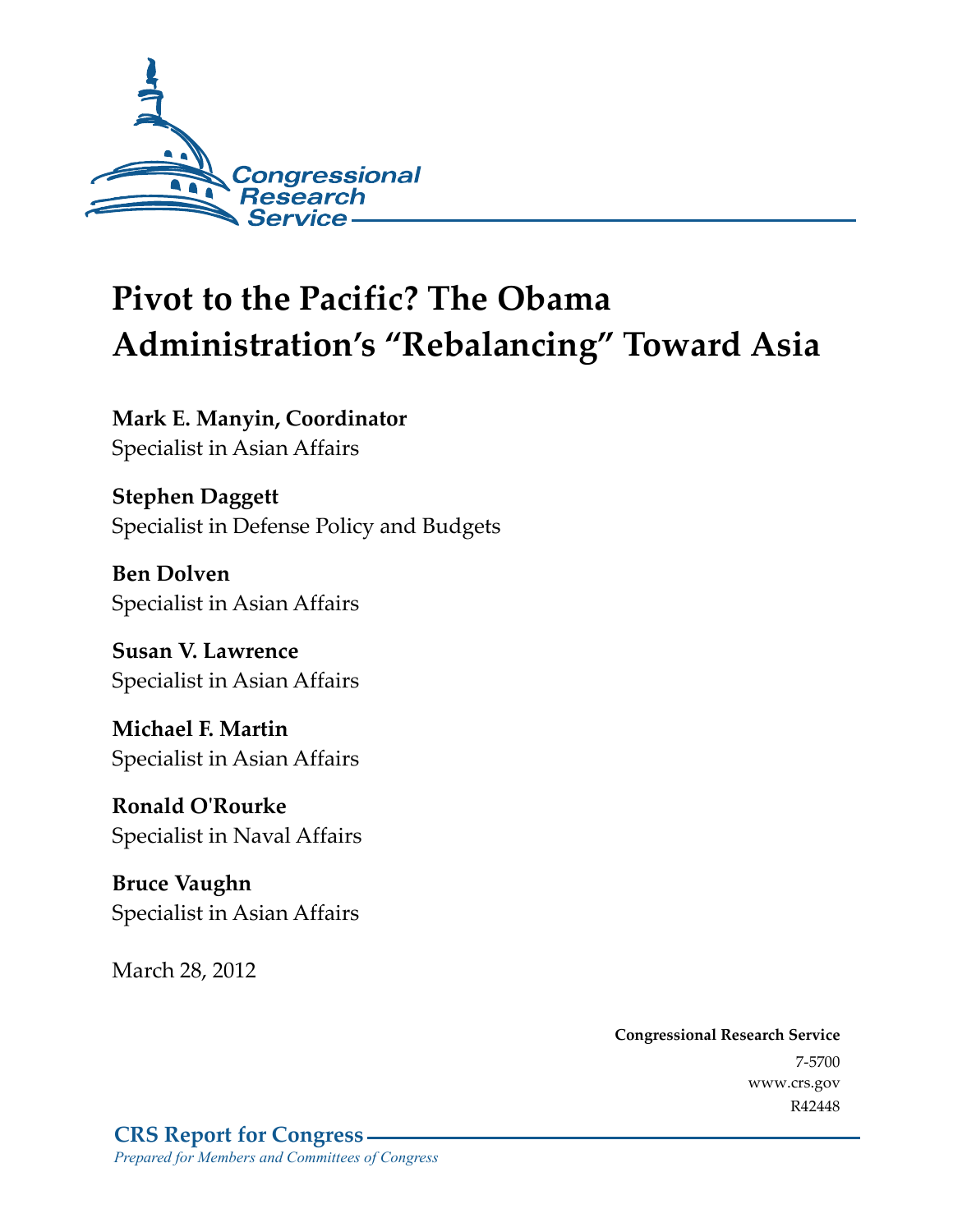| <b>Report Documentation Page</b>                                                                                                                                                                                                                                                                                                                                                                                                                                                                                                                                                                                                                                                                                                                                                                                                                                   |                                                         |                                                                       |                                                                     |                           | Form Approved<br>OMB No. 0704-0188        |  |  |
|--------------------------------------------------------------------------------------------------------------------------------------------------------------------------------------------------------------------------------------------------------------------------------------------------------------------------------------------------------------------------------------------------------------------------------------------------------------------------------------------------------------------------------------------------------------------------------------------------------------------------------------------------------------------------------------------------------------------------------------------------------------------------------------------------------------------------------------------------------------------|---------------------------------------------------------|-----------------------------------------------------------------------|---------------------------------------------------------------------|---------------------------|-------------------------------------------|--|--|
| Public reporting burden for the collection of information is estimated to average 1 hour per response, including the time for reviewing instructions, searching existing data sources, gathering and<br>maintaining the data needed, and completing and reviewing the collection of information. Send comments regarding this burden estimate or any other aspect of this collection of information,<br>including suggestions for reducing this burden, to Washington Headquarters Services, Directorate for Information Operations and Reports, 1215 Jefferson Davis Highway, Suite 1204, Arlington<br>VA 22202-4302. Respondents should be aware that notwithstanding any other provision of law, no person shall be subject to a penalty for failing to comply with a collection of information if it<br>does not display a currently valid OMB control number. |                                                         |                                                                       |                                                                     |                           |                                           |  |  |
| <b>1. REPORT DATE</b><br>28 MAR 2012                                                                                                                                                                                                                                                                                                                                                                                                                                                                                                                                                                                                                                                                                                                                                                                                                               |                                                         | 2. REPORT TYPE                                                        | <b>3. DATES COVERED</b><br>00-00-2012 to 00-00-2012                 |                           |                                           |  |  |
| <b>4. TITLE AND SUBTITLE</b>                                                                                                                                                                                                                                                                                                                                                                                                                                                                                                                                                                                                                                                                                                                                                                                                                                       | 5a. CONTRACT NUMBER                                     |                                                                       |                                                                     |                           |                                           |  |  |
|                                                                                                                                                                                                                                                                                                                                                                                                                                                                                                                                                                                                                                                                                                                                                                                                                                                                    |                                                         | Pivot to the Pacific? The Obama Administration's 'Rebalancing' Toward |                                                                     | <b>5b. GRANT NUMBER</b>   |                                           |  |  |
| Asia                                                                                                                                                                                                                                                                                                                                                                                                                                                                                                                                                                                                                                                                                                                                                                                                                                                               |                                                         |                                                                       |                                                                     |                           | 5c. PROGRAM ELEMENT NUMBER                |  |  |
| 6. AUTHOR(S)                                                                                                                                                                                                                                                                                                                                                                                                                                                                                                                                                                                                                                                                                                                                                                                                                                                       |                                                         |                                                                       |                                                                     | <b>5d. PROJECT NUMBER</b> |                                           |  |  |
|                                                                                                                                                                                                                                                                                                                                                                                                                                                                                                                                                                                                                                                                                                                                                                                                                                                                    |                                                         |                                                                       |                                                                     | 5e. TASK NUMBER           |                                           |  |  |
|                                                                                                                                                                                                                                                                                                                                                                                                                                                                                                                                                                                                                                                                                                                                                                                                                                                                    |                                                         |                                                                       | <b>5f. WORK UNIT NUMBER</b>                                         |                           |                                           |  |  |
| 7. PERFORMING ORGANIZATION NAME(S) AND ADDRESS(ES)<br>8. PERFORMING ORGANIZATION<br><b>REPORT NUMBER</b><br>The Library of Congress, Congressional Research Service, 101<br>Independence Ave, SE, Washington, DC, 20540                                                                                                                                                                                                                                                                                                                                                                                                                                                                                                                                                                                                                                            |                                                         |                                                                       |                                                                     |                           |                                           |  |  |
|                                                                                                                                                                                                                                                                                                                                                                                                                                                                                                                                                                                                                                                                                                                                                                                                                                                                    | 9. SPONSORING/MONITORING AGENCY NAME(S) AND ADDRESS(ES) | 10. SPONSOR/MONITOR'S ACRONYM(S)                                      |                                                                     |                           |                                           |  |  |
|                                                                                                                                                                                                                                                                                                                                                                                                                                                                                                                                                                                                                                                                                                                                                                                                                                                                    |                                                         | 11. SPONSOR/MONITOR'S REPORT<br>NUMBER(S)                             |                                                                     |                           |                                           |  |  |
| 12. DISTRIBUTION/AVAILABILITY STATEMENT<br>Approved for public release; distribution unlimited                                                                                                                                                                                                                                                                                                                                                                                                                                                                                                                                                                                                                                                                                                                                                                     |                                                         |                                                                       |                                                                     |                           |                                           |  |  |
| <b>13. SUPPLEMENTARY NOTES</b>                                                                                                                                                                                                                                                                                                                                                                                                                                                                                                                                                                                                                                                                                                                                                                                                                                     |                                                         |                                                                       |                                                                     |                           |                                           |  |  |
| 14. ABSTRACT                                                                                                                                                                                                                                                                                                                                                                                                                                                                                                                                                                                                                                                                                                                                                                                                                                                       |                                                         |                                                                       |                                                                     |                           |                                           |  |  |
| <b>15. SUBJECT TERMS</b>                                                                                                                                                                                                                                                                                                                                                                                                                                                                                                                                                                                                                                                                                                                                                                                                                                           |                                                         |                                                                       |                                                                     |                           |                                           |  |  |
| 16. SECURITY CLASSIFICATION OF:                                                                                                                                                                                                                                                                                                                                                                                                                                                                                                                                                                                                                                                                                                                                                                                                                                    |                                                         |                                                                       | 17. LIMITATION OF                                                   | 18. NUMBER                | 19a. NAME OF<br><b>RESPONSIBLE PERSON</b> |  |  |
| a. REPORT<br>unclassified                                                                                                                                                                                                                                                                                                                                                                                                                                                                                                                                                                                                                                                                                                                                                                                                                                          | b. ABSTRACT<br>unclassified                             | c. THIS PAGE<br>unclassified                                          | <b>ABSTRACT</b><br>OF PAGES<br>33<br>Same as<br><b>Report (SAR)</b> |                           |                                           |  |  |

**Standard Form 298 (Rev. 8-98)**<br>Prescribed by ANSI Std Z39-18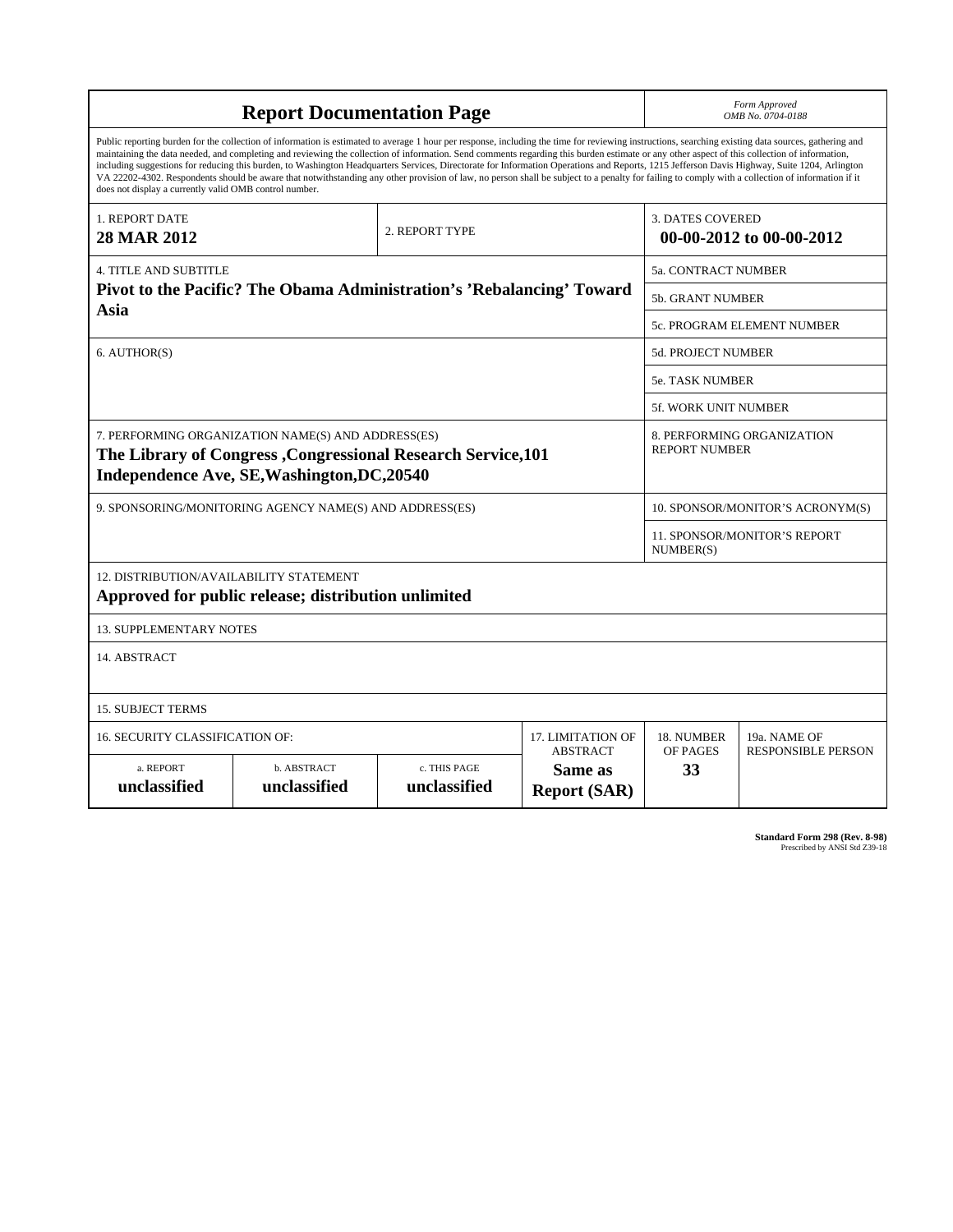## **Summary**

In the fall of 2011, the Obama Administration issued a series of announcements indicating that the United States would be expanding and intensifying its already significant role in the Asia-Pacific, particularly in the southern part of the region. The fundamental goal underpinning the shift is to devote more effort to influencing the development of the Asia-Pacific's norms and rules, particularly as China emerges as an ever-more influential regional power. Given that one purpose of the "pivot" or "rebalancing" toward the Asia-Pacific is to deepen U.S. credibility in the region at a time of fiscal constraint, Congress's oversight and appropriations roles, as well as its approval authority over free trade agreements, will help determine to what extent the Administration's plans are implemented and how various trade-offs are managed.

**Areas of Continuity.** Much of the "pivot" to the Asia-Pacific is a continuation and expansion of policies already undertaken by previous administrations, as well as earlier in President Obama's term. Since President Obama's inauguration in 2009, the United States has given considerable time and emphasis to Southeast Asia and to regional multilateral institutions. Under President George W. Bush, the United States emphasized the strengthening of relations with existing allies in Asia, began moving toward a more flexible and sustainable troop presence in the region, concluded a free trade agreement (FTA) with South Korea, brought the United States into the Trans-Pacific Partnership (TPP) FTA negotiations, and forged new partnerships with India and Vietnam. All of these steps have been furthered by the Obama Administration.

**Transformational Elements.** That said, there are a number of new aspects of the shift. The most dramatic lie in the military sphere. As part of a plan to expand the U.S. presence in the southwestern Pacific and make it more flexible, the Obama Administration has announced new deployments or rotations of troops and equipment to Australia and Singapore. U.S. officials have also pledged that planned and future reductions in defense spending will not come at the expense of the Asia-Pacific (nor of the Middle East). Additionally, underlying the "pivot" is a broader geographic vision of the Asia-Pacific region that includes the Indian Ocean and many of its coastal states.

**Benefits, Costs, and Risks.** Underlying the "pivot" is a conviction that the center of gravity for U.S. foreign policy, national security, and economic interests is being realigned and shifting towards Asia, and that U.S. strategy and priorities need to be adjusted accordingly. For many observers, it is imperative that the United States give more emphasis to the Asia-Pacific. Indeed, for years, many countries in the region have encouraged the United States to step up its activity to provide a balance to China's rising influence.

There are a number of risks to the "pivot," however. In an era of constrained U.S. defense resources, an increased U.S. military emphasis on the Asia-Pacific region might result in a reduction in U.S. military capacity in other parts of the world. Another budgetary consideration is that plans to restructure U.S. military deployments in Asia and minimize cuts in the Navy may run up against more restrictive funding constraints than plans yet assume. Additionally, the perception among many that the "rebalancing" is targeted against China could strengthen the hand of Chinese hard-liners. Such an impression could also potentially make it more difficult for the United States to gain China's cooperation on a range of issues. Additionally, the prominence the Obama Administration has given to the initiative has raised the costs to the United States if it or successor administrations fail to follow through on public pledges made, particularly in the military realm.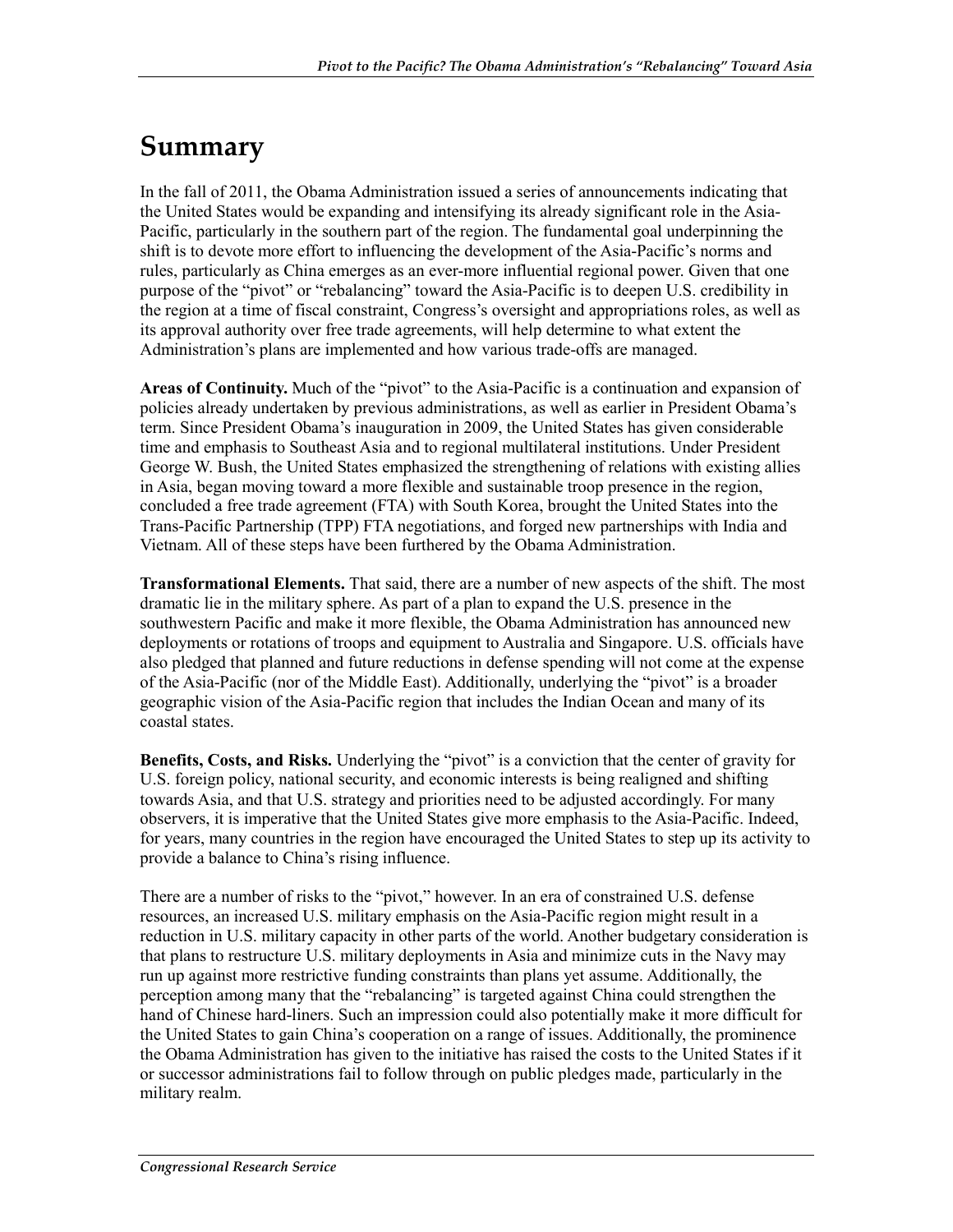## Contents

| China's Military Modernization as a Driving Force Behind the Changes  15 |  |
|--------------------------------------------------------------------------|--|
|                                                                          |  |
|                                                                          |  |
|                                                                          |  |
|                                                                          |  |
|                                                                          |  |
|                                                                          |  |
|                                                                          |  |
|                                                                          |  |
|                                                                          |  |
|                                                                          |  |

## Figures

## **Tables**

| Table 2. Secretaries of State Visits to Foreign Countries by Region, Albright through |  |
|---------------------------------------------------------------------------------------|--|
|                                                                                       |  |
|                                                                                       |  |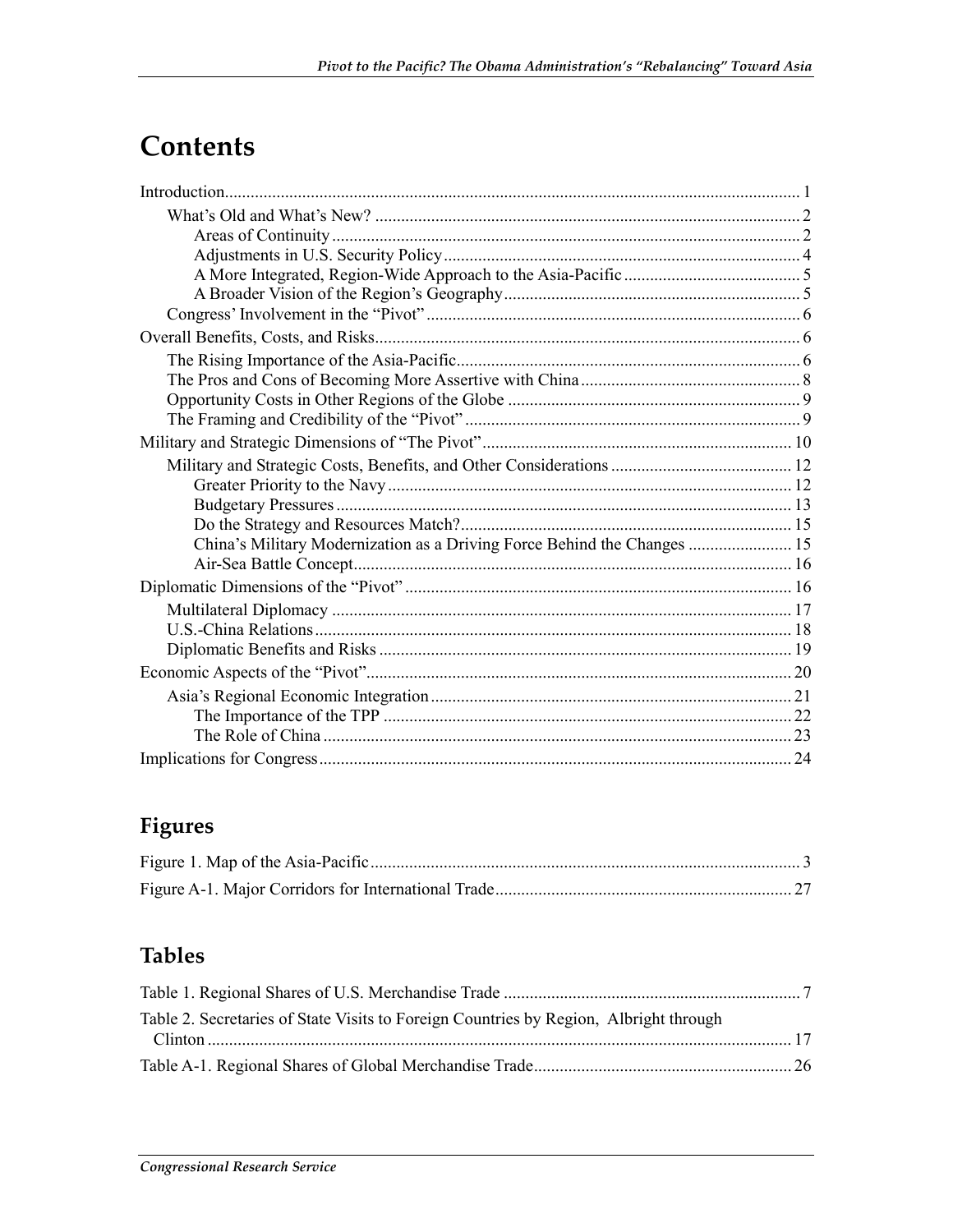## **Appendixes**

### **Contacts**

|--|--|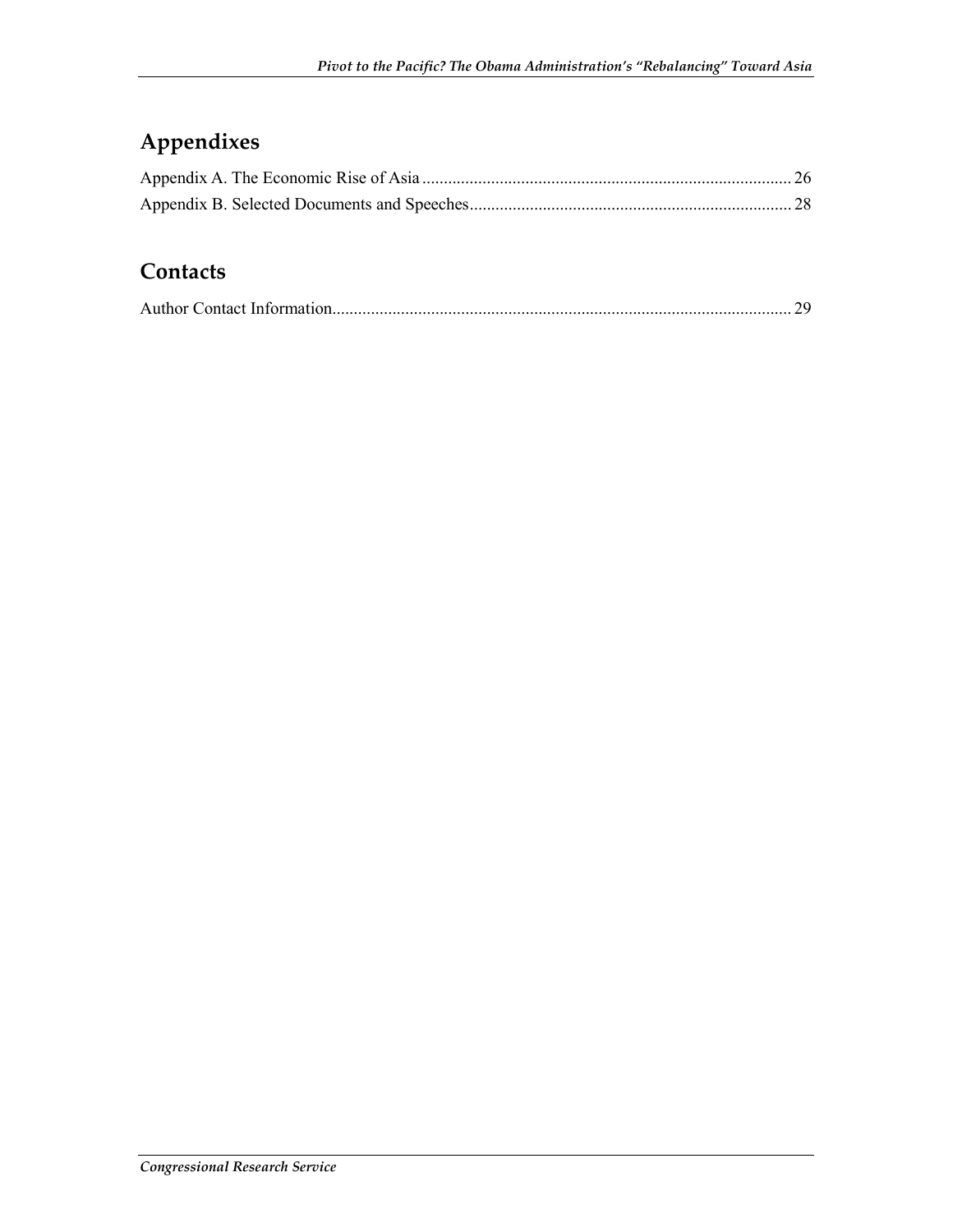## **Introduction1**

In the fall of 2011 and early 2012, the Obama Administration announced that it would be intensifying the U.S. role in the Asia-Pacific region.<sup>2</sup> To do this, it intends to raise the region's priority in U.S. military planning, foreign policy, and economic policy. With U.S. troops gone from Iraq and poised to be drawn down in Afghanistan, Administration officials say they plan to "rebalance" U.S. attention toward planning for future challenges and opportunities, such as those represented in the Asia-Pacific region. As President Barack Obama stated in a November 2011 address to the Australian parliament, his goal is to ensure that "the United States will play a larger and long-term role in shaping this region [the Asia-Pacific] and its future."3 The ultimate goal, according to National Security Advisor Tom Donilon, is to promote U.S. interests by helping to shape the norms and rules of the Asia-Pacific region, to ensure that "international law and norms be respected, that commerce and freedom of navigation are not impeded, that emerging powers build trust with their neighbors, and that disagreements are resolved peacefully without threats or coercion."4

As part of its proclaimed "strategic turn" toward Asia, since the fall of 2011 the United States has, among other steps:

- announced new troop deployments to Australia, new naval deployments to Singapore, and new areas for military cooperation with the Philippines;
- stated that, notwithstanding reductions in overall levels of U.S. defense spending, the U.S. military presence in East Asia will be strengthened and be made "more broadly distributed, more flexible, and more politically sustainable": $5$
- released a new defense planning document that confirmed and offered a rationale for the rebalancing to Asia while retaining an emphasis on the Middle East;
- joined the East Asia Summit (EAS), one of the region's premier multinational organizations; and
- secured progress in negotiations to form a nine-nation Trans-Pacific Strategic Economic Partnership (TPP) free trade agreement (FTA).<sup>6</sup>

The Administration's increased emphasis on the Asia-Pacific region appears to have been prompted by four major developments:

<sup>1</sup> <sup>1</sup> Hannah Fischer, CRS Information Research Specialist, made a number of critical contributions to this report.

<sup>&</sup>lt;sup>2</sup> The geographic scope of the Administration's shift, and the definition used in this report, appears to be East Asia, Southeast Asia, Australasia, and the coastal areas of South Asia.

<sup>&</sup>lt;sup>3</sup> The White House Office of the Press Secretary, "Remarks By President Obama to the Australian Parliament," November 17, 2011.

<sup>4</sup> Tom Donilon, *America is Back in the Pacific and will Uphold the Rules,* Financial Times, November 27, 2011.  $<sup>5</sup>$  Ibid.</sup>

<sup>&</sup>lt;sup>6</sup> The current nine negotiating nations are Australia, Brunei, Chile, Malaysia, New Zealand, Peru, Singapore, the United States, and Vietnam. In addition, Canada, Mexico, and Japan have publicly announced their interest in possibly joining the TPP talks.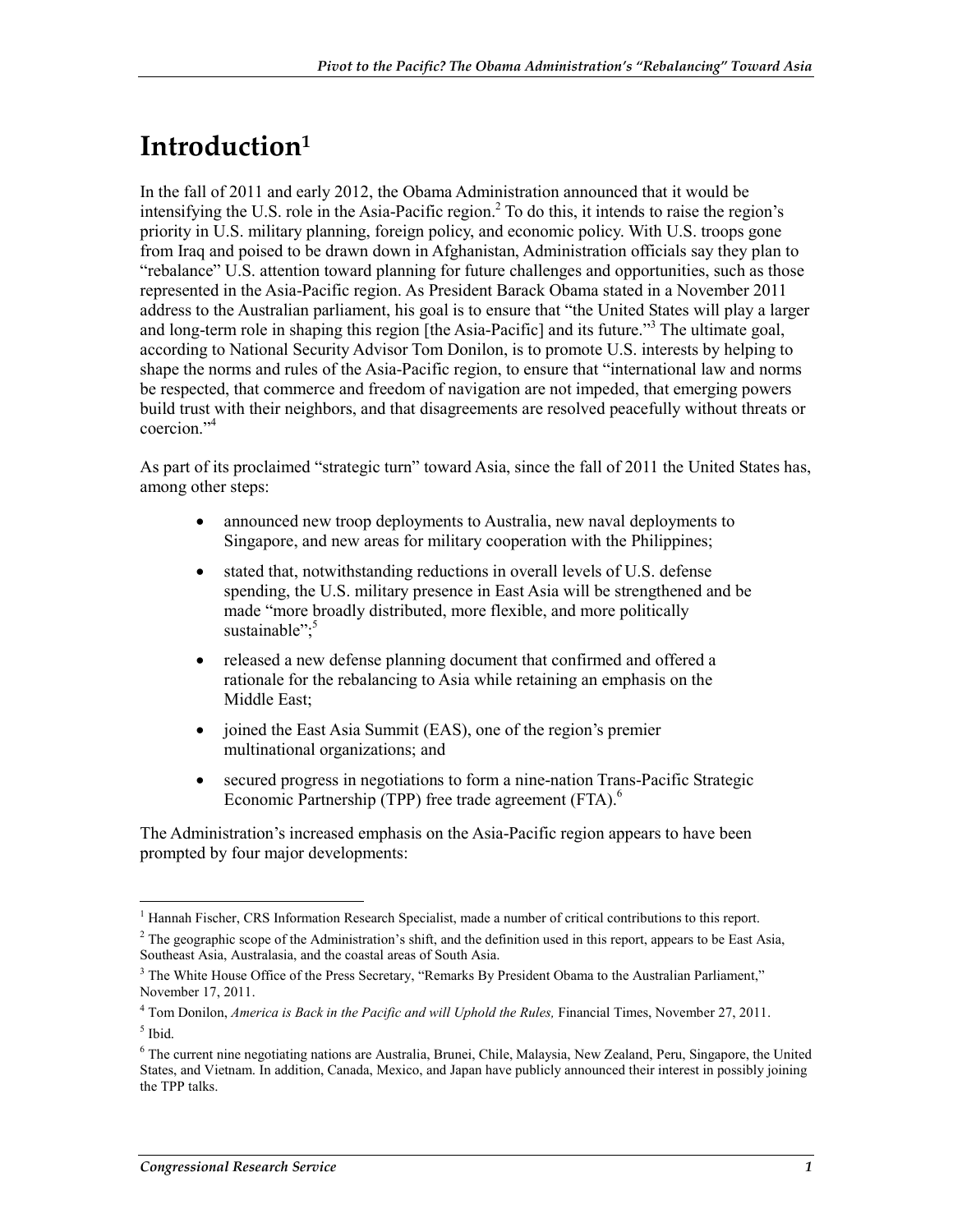- the growing economic importance of the Asia-Pacific region, and particularly China, to the United States' economic future;
- China's growing military capabilities and its increasing assertiveness of claims to disputed maritime territory, with implications for freedom of navigation and the United States' ability to project power in the region;
- the winding down of U.S. military operations in Iraq and Afghanistan; and
- efforts to cut the U.S. federal government's budget, particularly the defense budget, which threaten to create a perception in Asia that the U.S. commitment to the region will wane.

### **What's Old and What's New?**

#### **Areas of Continuity**

Many aspects of the "Pacific Pivot" represent an expansion rather than a transformation of U.S. policy. The Obama Administration follows a long line of U.S. governments that, since the end of World War II, has sought to underpin stability and security in the Asia-Pacific by maintaining a large troop presence in East Asia and by involving the United States in most major diplomatic developments in the region.<sup>7</sup> The level of continuity in the "pivot" may help ensure that the U.S. emphasis on the Asia-Pacific will continue regardless of the outcome of the 2012 U.S. presidential election.

A number of the Obama Administration's discrete initiatives build on previous actions, so much so that some observers argue that the Administration has overstated the depth and extent of its "pivot."<sup>8</sup> For instance, in the military sphere, the Administration is accelerating and expanding policies undertaken under President George W. Bush to intensify the U.S. focus on the southern and western parts of the region by carrying out operations there mainly through rotational deployments rather than through deployments of permanent bases. The Obama Administration is also expanding Bush-era initiatives such as strengthening relations with existing allies in Asia; negotiating the TPP; and forging new partnerships with India, Indonesia, and Vietnam. The "rebalancing" to the Asia-Pacific also represents a deepening of the Obama Administration's efforts, begun in 2009, to upgrade U.S. diplomatic visibility and presence in the Asia-Pacific. Perhaps most notably, since 2009, the Administration has consistently given considerable time and emphasis to Southeast Asia and to regional multilateral institutions. Prior to President Obama taking office, many Southeast Asian leaders in the region felt they had been neglected by the United States.<sup>9</sup>

<sup>1</sup> 7 For more on this point, see Evan A. Feigenbaum, Council on foreign Relations; *Strengthening the U.S. Role in Asia,*  November 16, 2011, http://www.cfr.org/asia/strengthening-us-role-asia/p26520.

<sup>&</sup>lt;sup>8</sup> "I don't see strong evidence of a serious pivot toward Asia,' Interview with Dan Sneider," Dispatch Japan blog, February 13, 2012, http://www.dispatchjapan.com/blog/2012/02/sneider-i-dont-see-strong-evidence-of-a-serious-pivottoward-asia.html.

<sup>&</sup>lt;sup>9</sup> For instance, in introducing Secretary of State Clinton during her visit to the ASEAN Secretariat in February 2009, ASEAN Secretary General Surin Pitsuwan said, "Your visit shows the seriousness of the United States to end its diplomatic absenteeism in the region." State Department, "Beginning a New Era of Diplomacy in Asia," press release, February 18, 2009. The trip to Asia was Clinton's first overseas trip after being confirmed as Secretary of State. In another symbolic move, it was also the first time a U.S. Secretary of State visited the ASEAN Secretariat. For more, (continued...)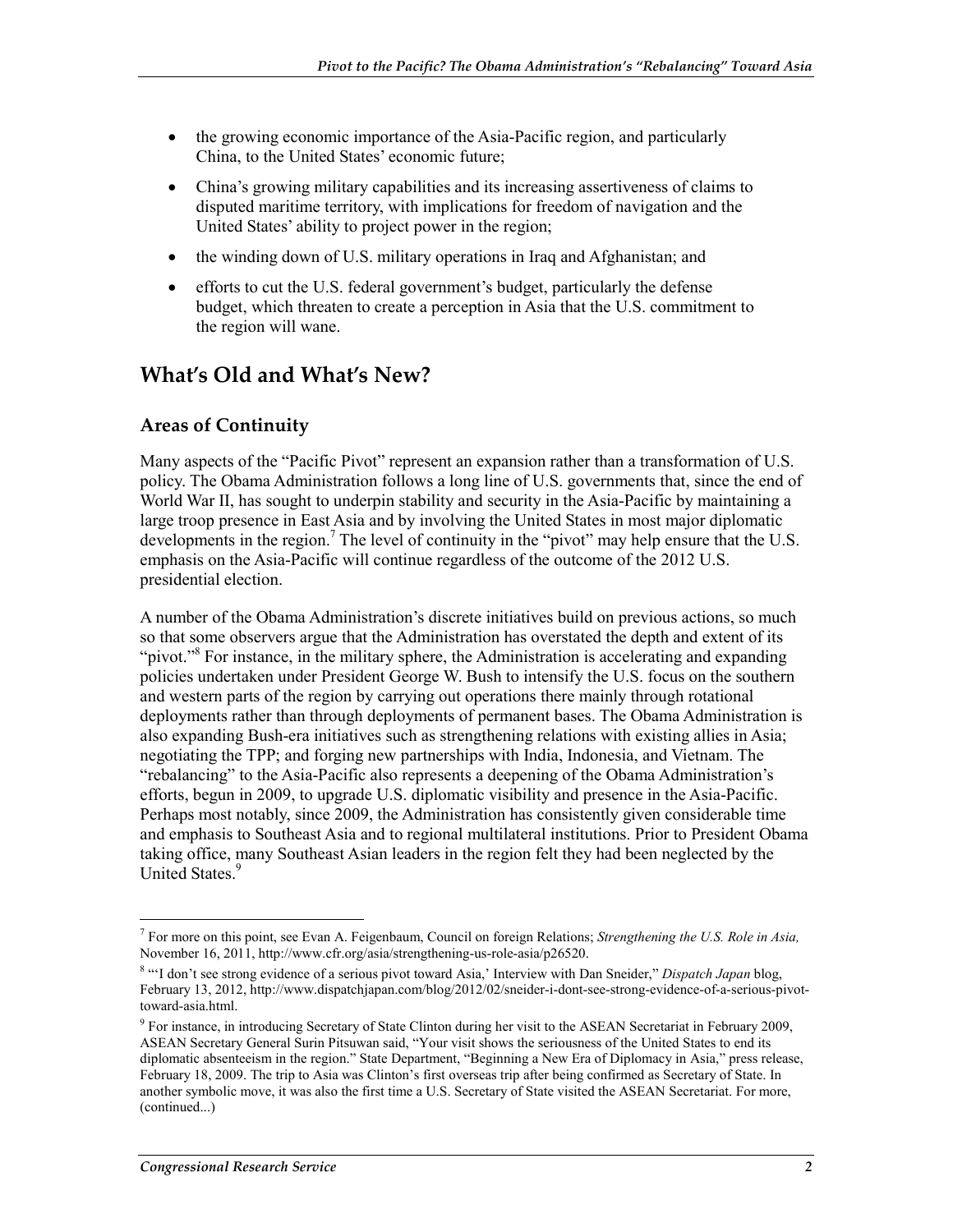

**Figure 1. Map of the Asia-Pacific**  Including Selected U.S. Troop Deployments and Plans

**CRS Information Research Specialist Hannah Fischer created this map using the following sources:**  March 2012 CRS communication with the Office of the Secretary of Defense, except for possible plans regarding the Stirling naval base near Perth, Australia. For more on reports of the discussions surrounding Stirling, as well as developments on U.S. defense arrangements with Australia, see "Australia to Welcome 250 US Marines Next Month," *Associated Press,* March 27, 2012, and Craig Whitlock, "U.S., Australia to Broaden Military Ties Amid Pentagon Pivot to SE Asia," *Washington Post*, March 26, 2012. For other deployments and arrangements, see also Department of Defense, "Active Duty Military Personnel Strengths by Regional Area and by Country (309A)," September 30, 2011, at http://siadapp.dmdc.osd.mil/personnel/MILITARY/history/hst1109.pdf. For information on plans to station four littoral combat ships off Singapore, see U.S. Congress, House Committee on Armed Services, "House Committee on Armed Services Holds a Hearing on the F.Y. 2013 Navy Authorization," Political Transcripts by CQ Transcripts, February 16, 2012.

(...continued)

-

see CRS Report R40933, *United States Relations with the Association of Southeast Asian Nations (ASEAN)*, coordinated by Thomas Lum.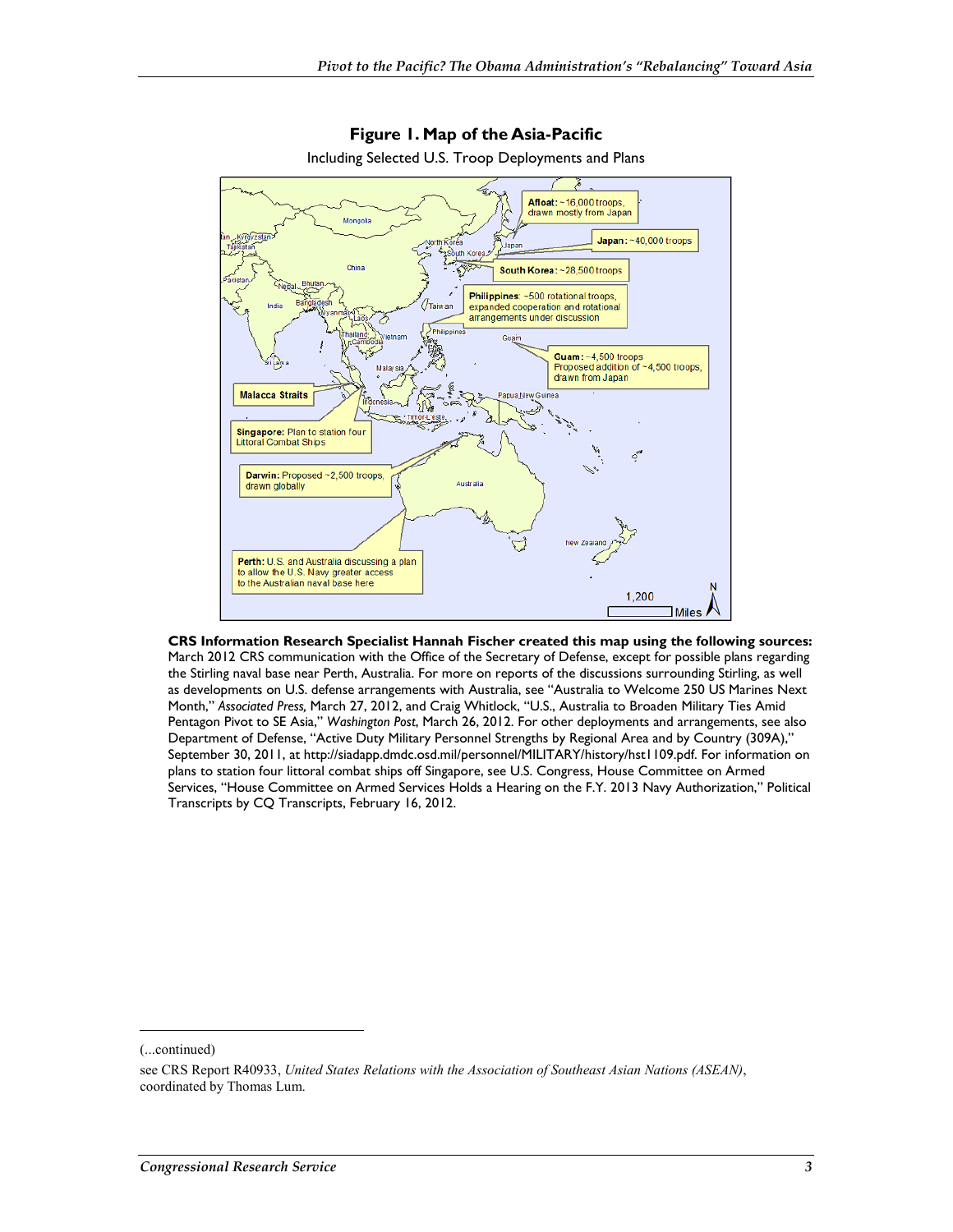The Administration's increased emphasis on the Asia-Pacific region appears to be more of a change in means (i.e., the level of resources and leadership attention devoted to this part of the world) than a change in policy goals. Fundamental U.S. interests in the region—including stability, freedom of navigation, the free flow of commerce, the promotion of democracy and human rights—are essentially unchanged. Moreover, underlying much of the Obama Asia-Pacific policy is the longstanding challenge of managing tensions in Sino-U.S. relations while seeking to deepen China's integration into the international community.

That said, there are at least three broad new features of U.S. policy that are worth emphasizing: new military priorities and deployments; an arguably more integrated and region-wide approach to the Asia-Pacific; and a vision of the region's geography to include the Indian Ocean.

#### **Adjustments in U.S. Security Policy**

The highest-profile new initiatives lie in the security sphere. (See Text Box.) The planned deployments of troops and equipment to Australia and Singapore represent an expanded U.S. presence. Moreover, the pledge that reductions in defense spending will not come at the expense of the Asia-Pacific or the Middle East signals the Administration's desire to reorient the Department of Defense's (DOD's) priorities. The most obvious implication, subsequently reflected in the DOD's January 2012 "Strategic Guidance," has been to minimize cuts in the size of the Navy, with reductions focused instead on Army and Marine ground forces.<sup>10</sup> With the exception of the Korean Peninsula, Asia is seen mainly as a naval theater of operations, and the decision not to cut the Navy as sharply as other services reflects a shift in priorities that is unusual in year-to-year defense planning.

The Defense Department is complementing these changes with perhaps equally far-reaching shifts in military-technological priorities in the U.S. defense posture, aimed at responding to potential future challenges as conflicts in Iraq and Afghanistan recede. A number of initiatives are relevant to assessments of potential challenges in Asia, in general, and from China in particular. Among other things, the Defense Department's Strategy Review endorsed the continued deployment of 11 aircraft carriers and reemphasized efforts to improve capabilities to defeat what planners describe as "Area Denial/Anti-Access" strategies, which are known to be a focus for China's military. $11$ 

<sup>10</sup> For more, see CRS Report R42146, *In Brief: Assessing DOD's New Strategic Guidance*, by Catherine Dale and Pat Towell.

<sup>&</sup>lt;sup>11</sup> "Area Denial/Anti-Access" strategies are those in which adversaries attempt to erode the U.S. ability to project power into what are, from the U.S. perspective, distant regions, and from their standpoints, bordering areas.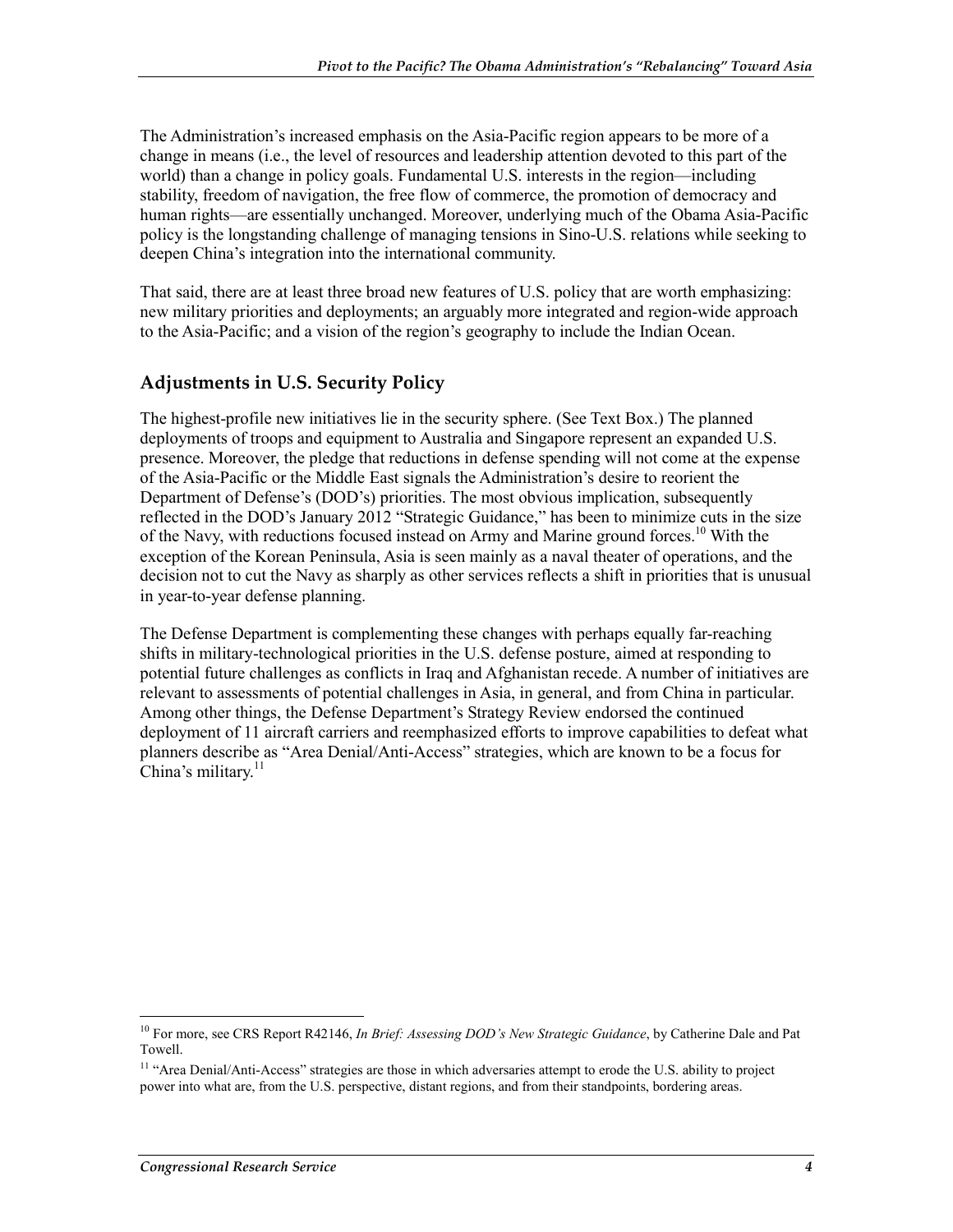#### **New Military Deployments and Arrangements in Australia and Southeast Asia**

**Australia:** Perhaps the most concrete new element of the "Pacific Pivot" involves Australia, which has been a U.S. treaty ally since 1951. Beginning in April 2012, a company-size rotation of 200 to 250 marines initially plans to be rotated to an existing Australian military facility at Darwin for around six months at a time. The size of the rotation is to be gradually expanded—over the course of years—into a force of around 2,500 Marine Corps personnel, or a full Marine Air Ground Task Force. The U.S. and Australia have also announced plans for greater access by U.S. military aircraft to the Royal Australian Air Force facilities. Moreover, the two militaries reportedly are also discussing allowing the U.S. Navy to have greater access to Australia's Indian Ocean navy base HMAS Stirling, south of the west coast city of Perth. For more on this last item, see Craig Whitlock, "U.S., Australia to Broaden Military Ties Amid Pentagon Pivot to SE Asia," *Washington Post*, March 26, 2012, and "Australia to Welcome 250 US Marines Next Month, Plays Down Proposal For Indian Ocean Air Base," *Associated Press*, March 27, 2012.

In **Singapore**, the U.S. plans to station four littoral combat ships at the city-state's naval facility.

**The Philippines** and the United States are discussing new military cooperation options, including rotating surveillance aircraft in the Philippines, rotating U.S. troops more frequently into the country, and staging more frequent joint exercises.

#### **A More Integrated, Region-Wide Approach to the Asia-Pacific**

A second new dynamic is the way the various new and old military, diplomatic, and economic initiatives have been presented as parts of one package. The implication is that going forward, the United States will aim to have a much more *integrated* approach to the region, in which the various tools of power and influence are utilized in a more deliberate and coherent fashion. As of mid-March 2012, there were few outward signs of greater internal policy coordination, though this could be attributable to the absence of any major region-wide meetings or issues. In the Administration's FY2013 budget proposal, the White House, Defense Department, and State Department do appear to have worked to spare the Asia-Pacific from most of the deeper programmatic cuts that were experienced by other regions.

#### **A Broader Vision of the Region's Geography**

Another new element to the Obama Administration's policy is the inclusion of the coastal areas of South Asia in the geographic scope of the "Pacific pivot," because of the strategic importance of the energy resources and trade that pass through the Indian Ocean and the Straits of Malacca before reaching the manufacturing centers of East Asia.<sup>12</sup> East Asia and South Asia have often been conceived as distinct strategic sub-regions of Asia, but an estimated 50% of world container traffic and 70% of ship-borne oil and petroleum transit the Indian Ocean, the vast majority on its way to East Asia.<sup>13</sup> Increasing strategic rivalry between China and India also serves to bring these Asian sub-regions into a larger Asia-wide strategic dynamic. Assistant Secretary of State for East Asia Kurt Campbell has described the task of operationally making the linkage between the Indian and Pacific Oceans as "the next challenge" of U.S. strategic thinking.<sup>1</sup>

 $12$  For instance, Secretary Clinton recently defined the Asia-Pacific as "stretching from the Indian Subcontinent to the western shores of the Americas, the region spans two oceans—the Pacific and the Indian—that are increasingly linked by shipping and strategy." Hillary Clinton, "America's Pacific Century," *Foreign Policy*, November 2011.

<sup>&</sup>lt;sup>13</sup> *The United States and India: A Shared Strategic Future*, Council on Foreign Relations, September 2011.

<sup>&</sup>lt;sup>14</sup> Kurt Campbell, "Campbell Joins Bloomfield at Stimson's Chairman's Forum," January 20, 2012, available as a video at http://www.stimson.org/spotlight/asst-secretary-for-east-asian-affairs-kurt-campbell-speaks-at-stimsonschairmans-forum/.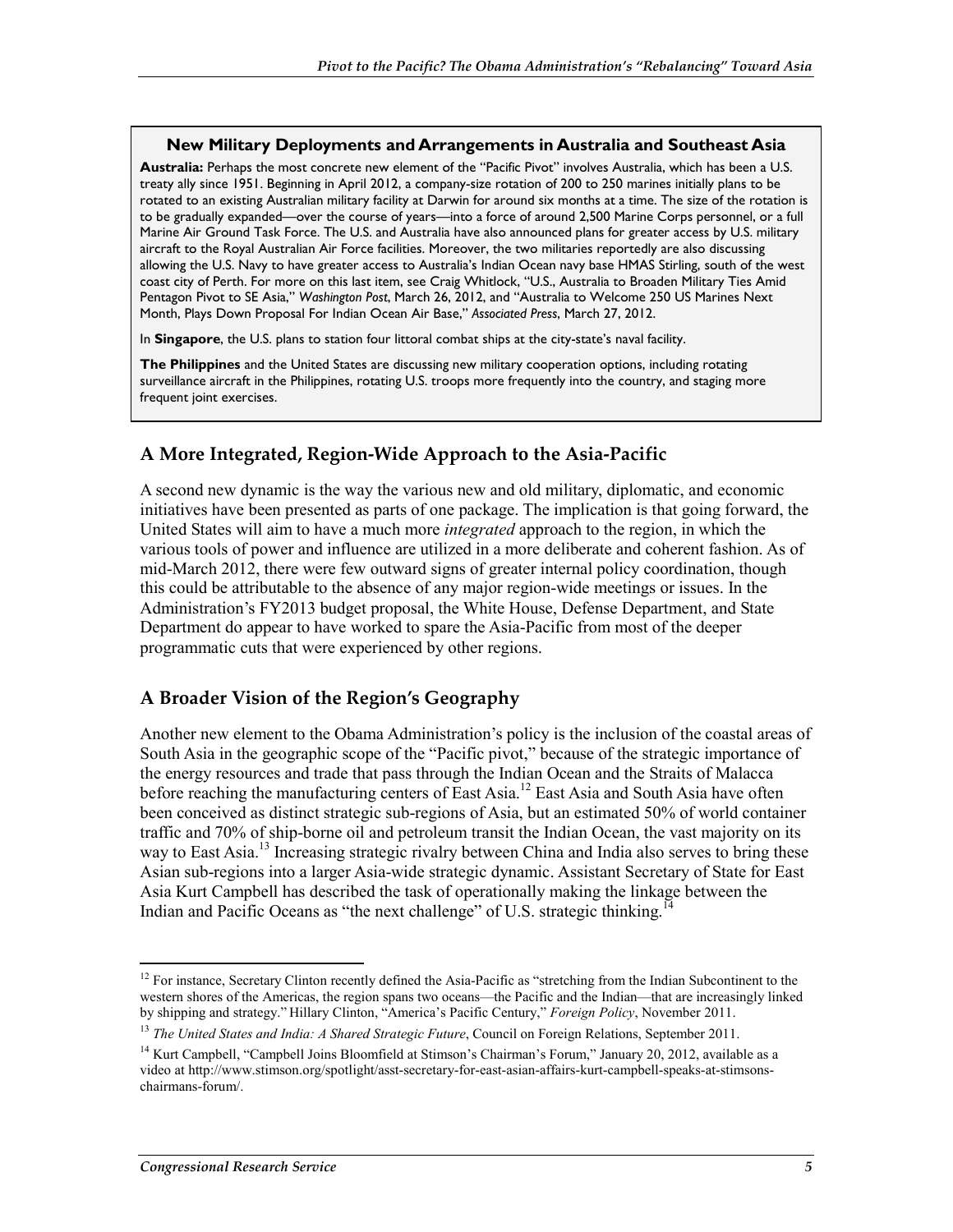### **Congress' Involvement in the "Pivot"**

Although the Administration's increased emphasis on the Asia-Pacific region does not seem to represent a new global strategy, it does potentially mark an important signal of new priorities in several policy areas. It appears that the Administration did not consult deeply with Congress prior to deciding on and announcing these changes. As discussed below, the Administration's "rebalancing" poses several potential oversight and appropriations questions for Congress related to U.S. military, diplomatic, and economic policies, and for the role of Congress as a partner with the executive branch in the determination of U.S. strategy (see in particular the "Implications for Congress" section below).

## **Overall Benefits, Costs, and Risks**

As with any assertion of a new strategy, the "rebalancing" toward the Asia-Pacific will produce a number of foreseeable benefits and risks. The latter are likely to be brought into sharp relief by ongoing efforts to reduce the federal government's debt and budget deficit.

### **The Rising Importance of the Asia-Pacific**

Underlying the "pivot" is the Administration's belief that the center of gravity for U.S. foreign policy, national security, and economic interests is shifting towards Asia, and that U.S. strategy and priorities need to be adjusted accordingly. Since 2000, Asia has become the United States' largest source of imports and second-largest export market after the North America region. (See **Table 1**.) As the world's most populous area and fastest growing economic zone, Asia is expected to become even more vital for the U.S. economy in the future—an expectation that has led the Obama Administration to pursue the Trans-Pacific Partnership and to make Asian nations central to its National Export Initiative.<sup>15</sup> Greater trade flows through the Asia-Pacific (particularly the Strait of Malacca and South China Sea) have also reinforced greater U.S. security interests in the region, as have the major expansions of other local nations' military forces, most notably China's  $16$ 

<sup>&</sup>lt;sup>15</sup> National Export Initiative (NEI), introduced by President Obama in 2010, is a strategy for doubling U.S. exports by 2015 to generate U.S. jobs. For more, see CRS Report R41929, *Boosting U.S. Exports: Selected Issues for Congress*, by Shayerah Ilias et al.

<sup>&</sup>lt;sup>16</sup> China's investments in its military capabilities include large numbers of land-based ballistic and cruise missiles, naval systems with greatly expanded range, and asymmetric forces such as anti-satellite weapons and cyberwar capabilities.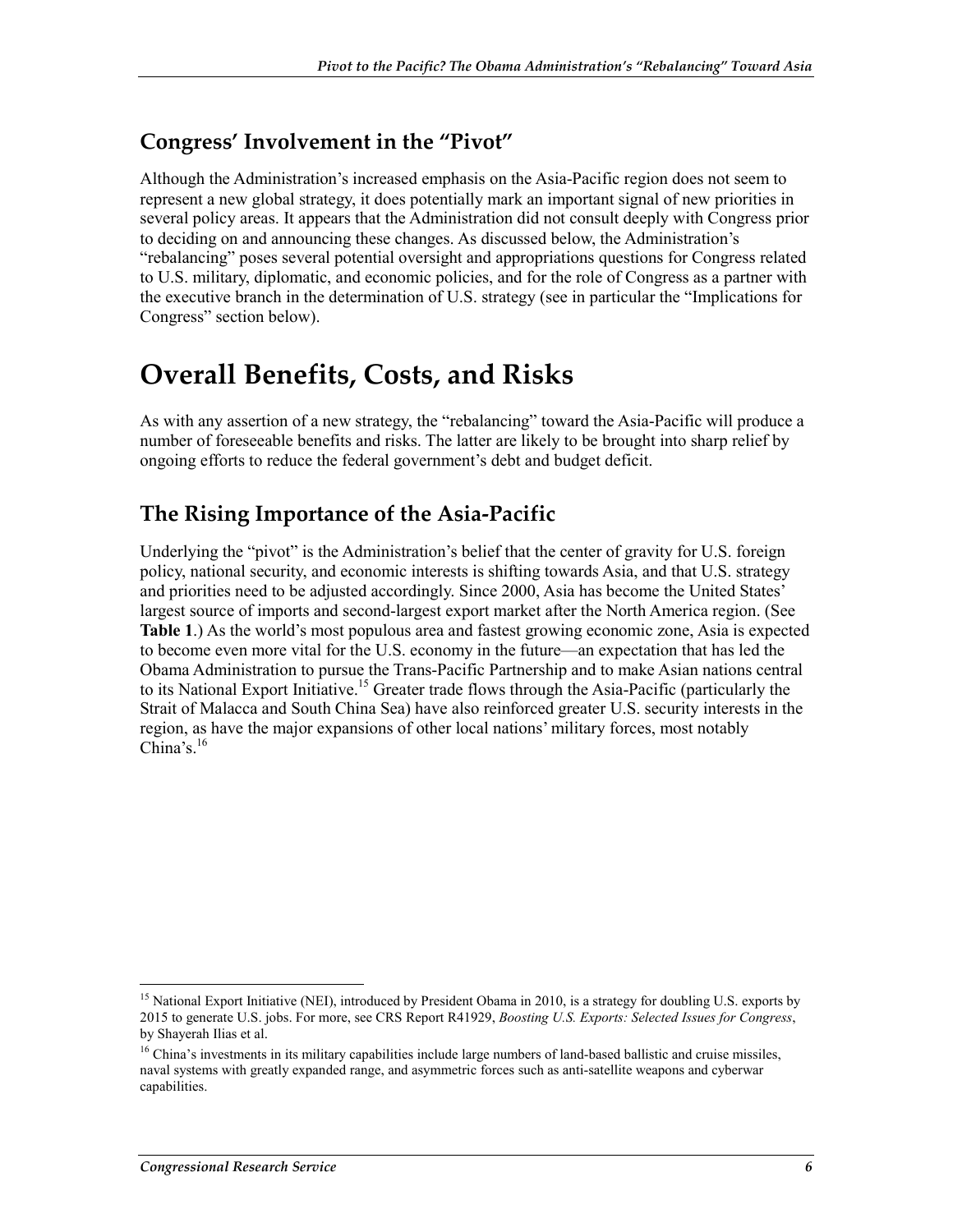|                                              | <b>Exports</b> |       | <b>Imports</b> |       |
|----------------------------------------------|----------------|-------|----------------|-------|
|                                              | 2000           | 2010  | 2000           | 2010  |
| Africa                                       | 1.1%           | 1.8%  | 1.8%           | 3.7%  |
| Asia including China                         | 22.0%          | 23.5% | 28.9%          | 32.2% |
| Asia minus China                             | 20.3%          | 17.6% | 22.6%          | 16.2% |
| Central & South America                      | 6.0%           | 8.9%  | 4.7%           | 5.7%  |
| Commonwealth of Independent<br><b>States</b> | 0.3%           | 0.6%  | 0.6%           | 1.4%  |
| Europe                                       | 18.8%          | 17.9% | 15.8%          | 15.4% |
| Middle East                                  | 1.9%           | 3.1%  | 2.5%           | 3.3%  |
| North America                                | 29.5%          | 26.6% | 23.2%          | 22.2% |

#### **Table 1. Regional Shares of U.S. Merchandise Trade**

**Source:** U.S. International Trade Commission.

**Note:** "Asia" is defined as East Asia, South Asia, Southeast Asia, and Oceania (including Australia and New Zealand), but excludes Central Asia.

For many observers, it is thus only prudent that the United States gives more emphasis to the Asia-Pacific.<sup>17</sup> A failure to do so could invite other regional powers, particularly China, to shape the region in ways that are not necessarily in U.S. interests. Arguably, it could also lead to greater instability as the region adjusts to the shifting correlates of power—most prominently the rise of China and India—with the potential for regional confrontation. Indeed, many would argue that the potential costs of *inaction* arguably could outweigh the risks of action.

That said, many of the moves the Administration has taken and said it will undertake are relatively small-scale; even the planned deployment of 2,500 Marines to Australia is fairly modest. Yet, cumulatively they are designed to have a large *symbolic* impact. Administration officials argue that demonstrating a lasting U.S. commitment to Asia will make bilateral partners and Asian multilateral organizations more willing and able to shape the region's rules and norms collectively. Over the past decade, many Asian leaders have questioned the United States' staying power in their region. By taking steps to ease these concerns, the Obama Administration hopes to provide Asian countries with the confidence and capacity to provide more of the region's "public goods"—security cooperation, trade and investment liberalization, and others. If the United States can convince the region that it is committed for the long haul, it may get deeper cooperation from partners than would otherwise be possible. In contrast, some countries in the region, most notably China, note that Asian countries have been actively working together to shape rules and norms and liberalize trade for at least the last decade, and question whether the United States' belated interest will help or complicate the process. Additionally, some U.S. allies in the region—most notably Japan and South Korea—may worry that because the "pivot" is occurring in a period of fiscal austerity, the United States will ask them for increased financial contributions to their respective alliances.

<sup>17</sup> See for instance, Will Inboden, "What Obama's Done Right—And Wrong," *Foreign Policy*, December 28, 2011. Inboden argues that "A renewed commitment to allies such as Japan and Australia, increased attention to emerging partners such as India and Indonesia, outreach to potential partners such as Vietnam and Burma, and an upgraded strategic posture across the region were all features of a substantially improved Asia policy that has the potential to pay dividends for a generation."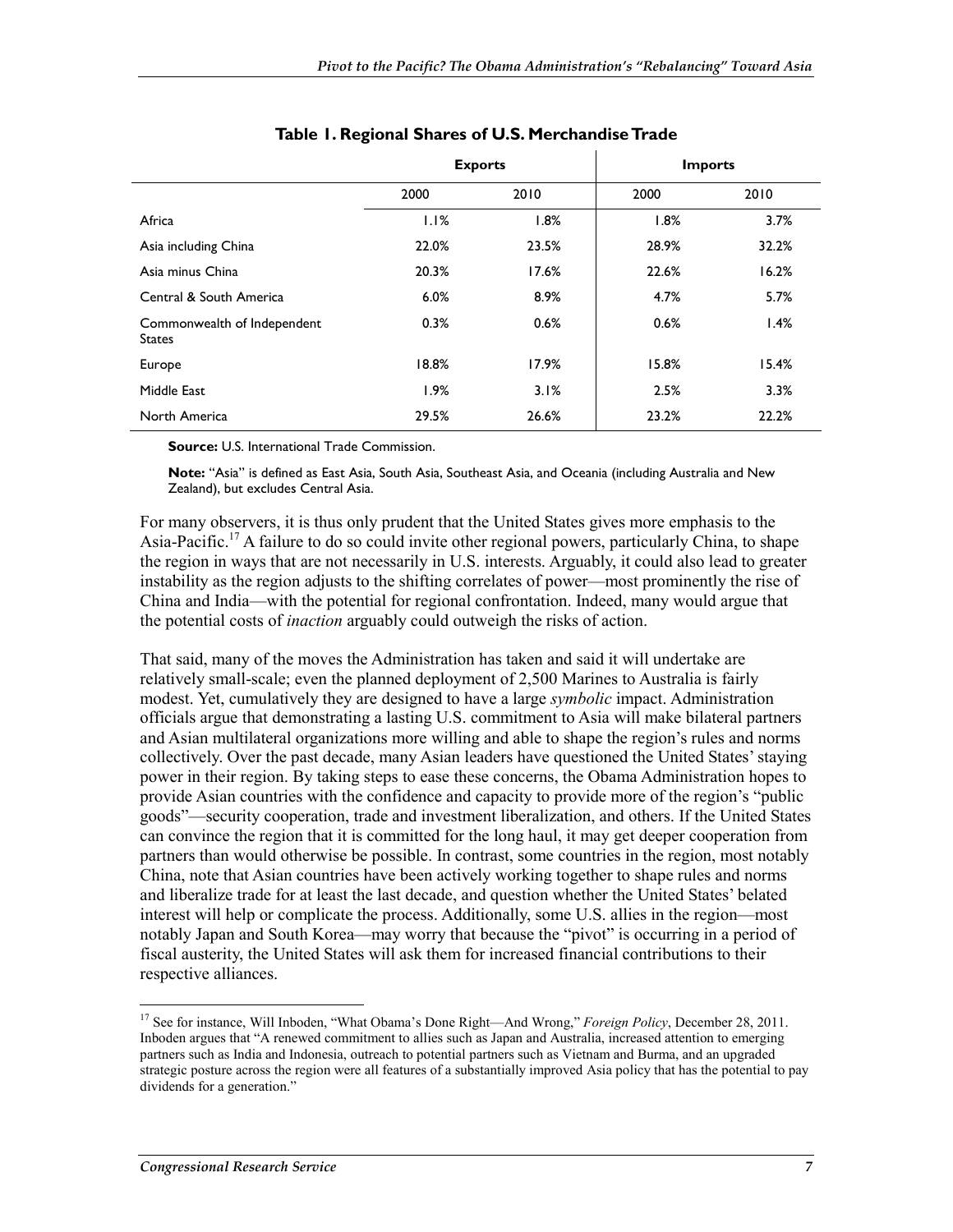### **The Pros and Cons of Becoming More Assertive with China18**

Although Obama Administration officials have often stated that their moves are not aimed at any one particular country, most observers believe they are responses, at least in part, to China's growing influence. Particularly worrisome to many in the United States and in the region has been Beijing's greater willingness in recent years to display its diplomatic and military might in asserting its claims to contested maritime territory in the South and East China Seas, as well as through live-fire military exercises, maritime patrols, harassment of Vietnamese oil exploration vessels, and detention of Vietnamese and Philippine fishing boats.<sup>19</sup> While the Obama Administration continues to seek stronger cooperative ties with China, its Pacific "rebalancing" effort represents a simultaneous attempt to warn China away from using heavy-handed tactics against its neighbors and provide confidence to other Asia-Pacific countries that want to resist pressure from Beijing now and in the future.<sup>20</sup> The Administration appears to have had some success with the more confrontational side of this two-track approach, at least in the short term. After the United States, Vietnam, and other East Asian countries diplomatically pushed back in 2010 against what they saw as Chinese encroachment in the South China Sea, China chose to join multilateral negotiations with Southeast Asian countries over a Code of Conduct in the South China Sea. More recently, Vietnam's move to strengthen U.S.-Vietnamese ties (as well as deepen its ties to India and Japan) appears to have led Beijing to try to patch up its relationship with Hanoi, contributing to an easing of tensions.

However, the widespread perception that the "rebalancing" initiative is aimed at China also creates a host of risks. The "pivot" to the Pacific is seen by some in China in starker terms, as focused on dividing China from its neighbors and keeping China's military in check. Such an impression may strengthen the hand of China's military (the People's Liberation Army, or PLA), which has long been suspicious of U.S. intentions in the region. The military could in turn become more determined to strengthen China's anti-access capabilities and more assertive about defending China's territorial claims, rather than less. The impression that the rebalancing is aimed at containing China could potentially make it more difficult for the United States to gain China's cooperation on such issues as Iran and North Korea.

The impression that the rebalancing seeks to counter China carries potential risks for U.S. economic interests, too. China is the United States' second-largest trading partner, its third-largest export market, and the largest foreign holder of U.S. government debt. It is also the world's second largest economy, with an increasingly influential voice in debates about global economic management. A deterioration in already frayed U.S.-China strategic trust could potentially make China less responsive to U.S. concerns about its economic policies and about market access for U.S. firms in the Chinese market. It could also potentially make Beijing less willing to compromise on big decisions related to the global economic system.

Relatedly, some countries in the region may recoil against greater U.S. involvement in regional matters if it is seen to raise tensions or force them to "choose" between two crucial partners.

<sup>18</sup> For more, see CRS Report R41108, *U.S.-China Relations: Policy Issues*, by Susan V. Lawrence and Thomas Lum, and CRS Report RL32496, *U.S.-China Military Contacts: Issues for Congress*, by Shirley A. Kan.

<sup>&</sup>lt;sup>19</sup> China is not alone in taking assertive actions to protect claimed territory in the South China Sea. Patrol ships from Indonesia, Malaysia, the Philippines, and Vietnam have detained and confiscated fishing vessels of other nations that were allegedly operating illegally in claimed areas.

<sup>20</sup> Kenneth Lieberthal, "The American Pivot to Asia*,*" *Foreign Policy*, December 21, 2011.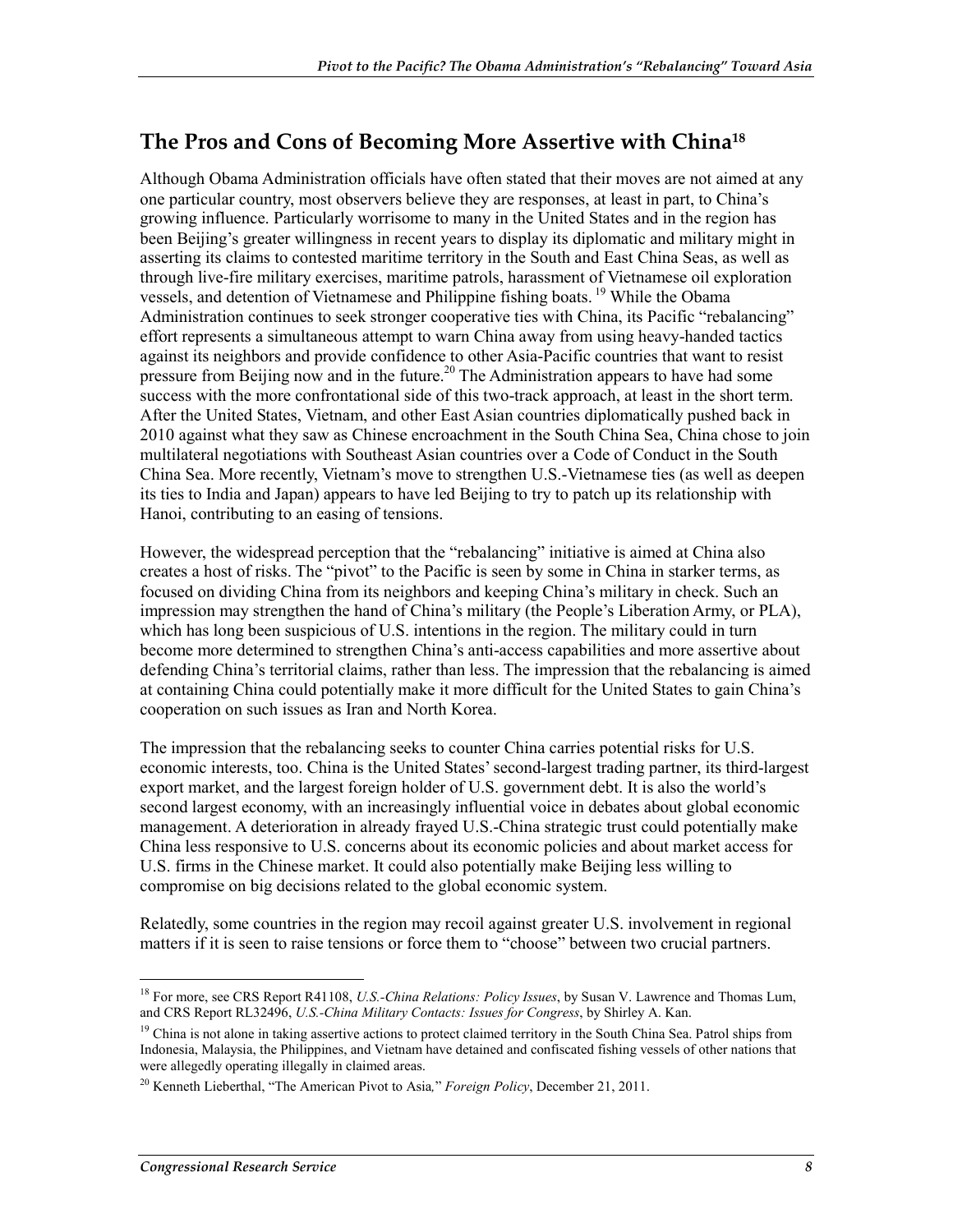China is the largest trading partner of most of its neighbors, so there is a keen economic interest for most in maintaining stable relations with Beijing. China and the 10-nation Association of Southeast Asian Nations (ASEAN) continue working-level discussions towards a Code of Conduct in the South China Sea, and many in Southeast Asia see a cooling of temperatures as necessary for progress.<sup>21</sup> Many if not most Asian foreign policy officials and experts see a deep U.S. presence in the region as critical to stability, and many seek U.S. support for stronger rulesbased security and economic structures. At the same time, the vision of a regional "Cold War" between Beijing and Washington is disturbing to China's neighbors.<sup>22</sup>

### **Opportunity Costs in Other Regions of the Globe**

Increasing the relative importance of the Asia-Pacific in U.S. policy could conceivably diminish U.S. capabilities in other regions. In particular, in an era of constrained U.S. defense resources, an increased U.S. military emphasis on the Asia-Pacific region might result in a reduction in U.S. military presence or capacity in other parts of the world, which in turn could increase risks for the United States in those other regions. While the United States does not want to reduce its commitments in the Middle East, for instance, forces similar to those needed in Asia are also required there. High priority capabilities in both regions include short- and medium-range missile defense, rotational naval deployments and air attack forces, and rapid-reaction ground forces. Such forces may be strained by simultaneous demands in both regions.

### **The Framing and Credibility of the "Pivot"**

The high-profile manner in which the "Pacific Pivot" initiatives have been unveiled—through a series of Presidential and Cabinet-level trips, announcements, speeches, and articles—appears to have been designed to call as much attention to them as possible. (See "Selected Documents and Speeches.") Part of the reason for this may have been to demonstrate to regional players the depth of the Administration's commitment and resolve.

This approach also carries the potential costs and risks. For example, the high profile that Obama Administration officials have given to the initiative could lead leaders in other regions to believe, rightly or wrongly, that the United States is disengaging, thereby eroding U.S. global influence.

Even the use of the term "pivot," which has persisted despite the Administration's later substitution of the term "rebalancing," could signal the changeability of U.S. policy priorities. $^{23}$ 

<u>.</u>

<sup>&</sup>lt;sup>21</sup> ASEAN's members are Brunei Darussalem, Burma (Myanmar), Cambodia, Indonesia, Laos, Malaysia, the Philippines, Singapore, Thailand, and Vietnam.

<sup>&</sup>lt;sup>22</sup> For example, Indonesian Foreign Minister Marty Natalegawa said at a November 14 press briefing that, "ASEAN will not let the region become a competition arena for countries who consider themselves as big powers, whoever and whenever they may be." "New U.S. Base in RI's Backyard," *The Jakarta Post,* November 17, 2011.

<sup>&</sup>lt;sup>23</sup> In the opening sentence of her November 2011 *Foreign Policy* article, "America's Pacific Century," Secretary Clinton stated, "as the war in Iraq winds down and America begins to withdraw its forces from Afghanistan, the United States stands at a pivot point." Later, she added, "As those wars [in Iraq and Afghanistan] wind down, we will need to accelerate efforts to pivot to new global realities." She concluded the article by saying "This kind of pivot is not easy, but we have paved the way for it over the past two-and-a-half years, and we are committed to seeing it through as among the most important diplomatic efforts of our time." That same month, in prepared remarks on the eve of the Asia-Pacific Economic Cooperation's (APEC's) Leaders' Meeting in Honolulu, Secretary Clinton also spoke at length about "America's pivot toward the Asia Pacific." "America's Pacific Century," Remarks by Secretary of State Hillary Rodham Clinton, East-West Center, Honolulu, HI, November 10, 2011.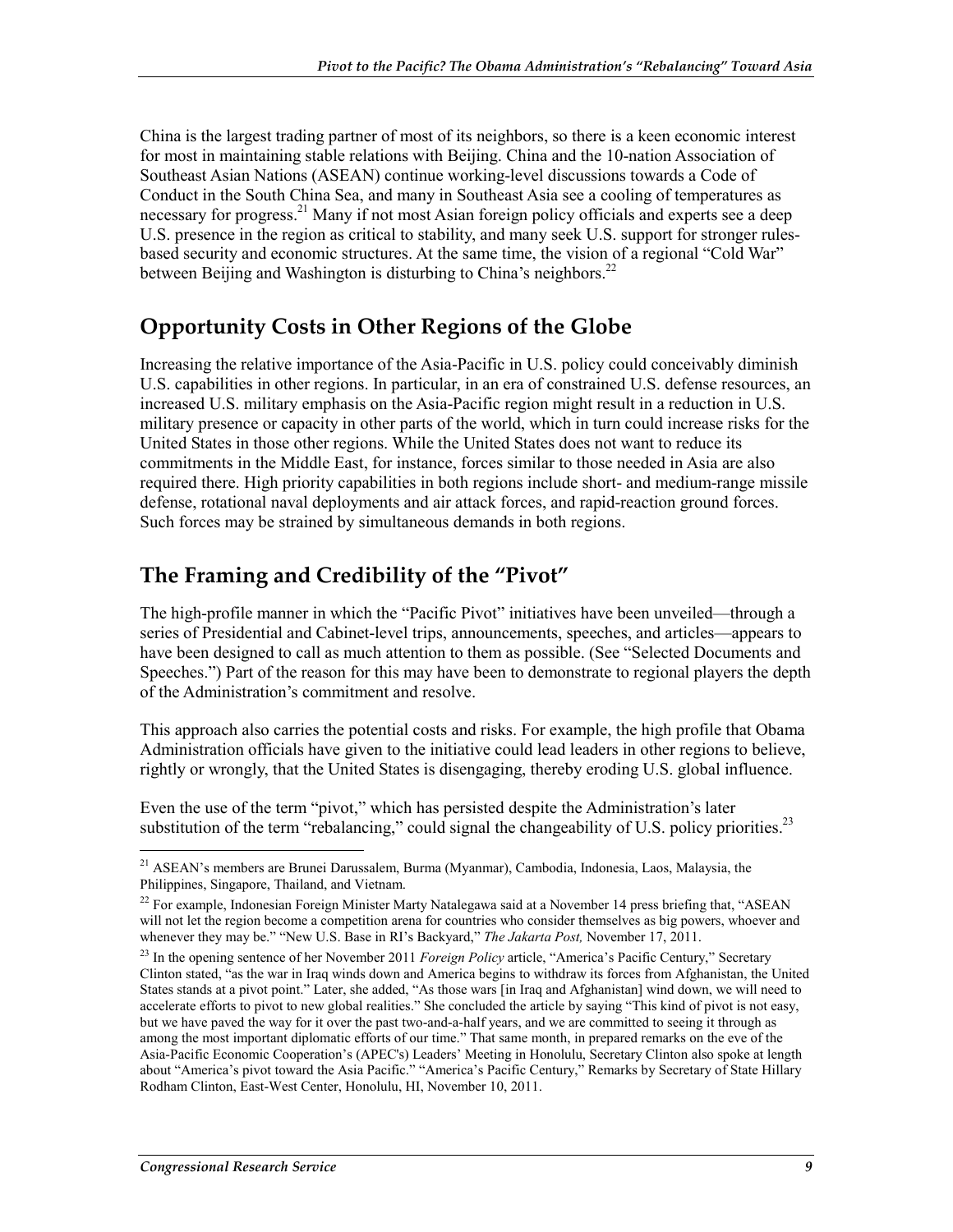For instance, when the Obama Administration first came to office, it sometimes appeared to put the U.S.-China relationship at the center of its Asia strategy. If that ever was Administration policy, such an approach has been abandoned. Also, if the United States pivots once, it can pivot again, perhaps if a successor administration adopts a different set of priorities.<sup>24</sup>

The depth of the Obama Administration's "rebalancing" toward the Asia-Pacific region also may be called into question as time goes on. As yet, it does not appear that the Administration has translated its pronouncements into an across-the-government plan to implement the new elements of the strategy. The Administration's budget request for FY2013 sends ambiguous signals. On the one hand, the proposed budget includes a 5% *decrease* for East Asia and Pacific (EAP) bilateral assistance programs below projected spending levels for FY2012. On the other hand, compared to some other aid regions, funding for EAP remains relatively stable. Overall assistance funding to Europe, Eurasia, and Central Asia (which includes Afghanistan), for example, is to fall by 18%, according to the FY2013 budget request.<sup>25</sup>

Additionally, the prominence the Obama Administration has given to the initiative has undoubtedly raised the potential costs to the United States if it or successor administrations fail to follow through on public pledges. Chinese analysts have already expressed skepticism about the U.S. ability to follow through on the "pivot," given U.S. economic difficulties and the continuing turmoil in the Middle East, Afghanistan, and other areas.<sup>26</sup> If such predictions come to pass, U.S. influence may fall farther and faster due to the Obama Administration's high profile announcements.

## **Military and Strategic Dimensions of "The Pivot"**

The most high-profile and concrete elements of the Administration's announced "rebalancing" toward the Asia-Pacific have come in the military realm. In addition to the new U.S. deployments to Australia and Singapore, administration officials have announced they will "of necessity rebalance [the U.S. military] toward the Asia-Pacific region.<sup>227</sup> Moreover, President Obama, Secretary of Defense Leon Panetta and other Administration officials have stated that, notwithstanding reductions in planned levels of U.S. defense spending resulting from the Budget Control Act of 2011 (P.L. 112-25), the United States intends to maintain and strengthen its military presence in the region. President Obama emphasized this point during his November 2011 speech to the Australian Parliament:

As we consider the future of our armed forces, we've begun a review that will identify our most important strategic interests and guide our defense priorities and spending over the

<sup>&</sup>lt;u>.</u> 24 Michael Green and Dan Twining, "Dizzy Yet? The Pros and Cons of the Asia 'Pivot,'" posted on *Foreign Policy* magazine's Shadow Government blog, November 21, 2011.

<sup>&</sup>lt;sup>25</sup> U.S. Department of State, "Executive Budget Summary: Function 150 and other International Programs, Fiscal Year 2013," February 13, 2012.

<sup>26</sup> See, for example, Luo Yuan, "United States May Lose the Whole Game Due to its Three Wrong Decisions," *Renmin Wang (in Chinese; Open Source Center translation)*, November 29, 2011. "Where is the energy and strength to expand into the Asia-Pacific region and stick its nose into the South China Sea?" asks Luo, an outspoken military scholar with the rank of Major General. "It is better for the United States to get its own house in order and prevent its people from coming under attack by terrorists."

<sup>&</sup>lt;sup>27</sup> Department of Defense, "Sustaining U.S. Global Leadership: Priorities for  $21<sup>st</sup>$  Century Defense," January 2012, p. 2, at http://www.defense.gov/news/Defense\_Strategic\_Guidance.pdf.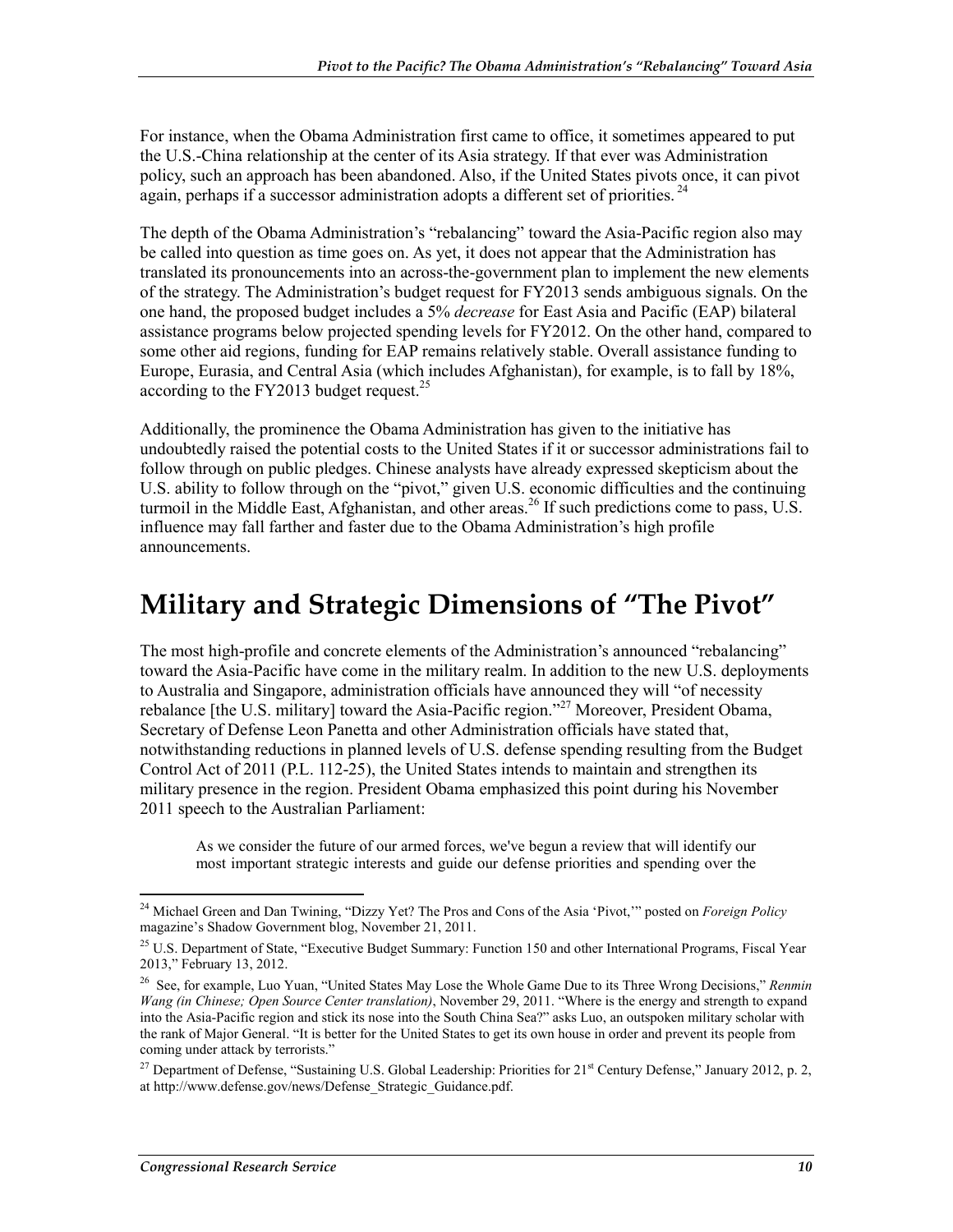coming decade. So here is what this region must know. As we end today's wars, I have directed my national security team to make our presence and mission in the Asia Pacific a top priority. *As a result, reductions in U.S. defense spending will not—I repeat, will not come at the expense of the Asia Pacific*. 28 [emphasis added]

Beyond new deployments and the identification of the region as a high-priority area for the DOD, several features of the approach are notable:

- **A broader distribution of forces**: One aim of the rebalancing effort, which accelerates changes underway since the George W. Bush Administration, is to make the U.S. defense posture in Asia "more broadly distributed," as President Obama has stated, by strengthening the U.S. military presence in the southern part of the western Pacific. The guiding premise appears to be that it is much more advantageous to the United States, and a better reflection of the way in which states in the region view their interests, to strengthen the U.S. military presence in the increasingly vital southern part of the region on the basis of a much more flexible model than in Northeast Asia.<sup>29</sup> As discussed below, it is unclear to what extent the "pivot" is linked to the controversial plan to build up U.S. forces on the island of Guam. In the National Defense Authorization Act, P.L. 112-81, Congress zeroed out the Administration's request for the Guam military construction program pending a review of costs.<sup>3</sup>
- **Increased flexibility**: The shift in focus toward the south will be carried out by what officials describe as a more "flexible" approach to deployments in the region, in which U.S. deployments will be smaller, more agile, expeditionary, self-sustaining, and self-contained.<sup>31</sup> In contrast to a reliance on the large permanent bases in Japan and South Korea, U.S. forces in the south will carry out operations mainly through rotational deployments of military units of various kinds to different parts of the region. Measures to sustain the U.S. presence include a substantially expanded and widely varied range of naval access agreements; expanded training exercises; and other, diverse means of engagement with foreign militaries. The model seeks to avoid large expenditures on permanent new bases and to build security systems that are less rigid than Cold War, European-style treaty regimes.
- **Enhancing partners' capabilities**: A corollary effort is strengthening the independent security capacity of key "partner states" through more flexible security assistance mechanisms and through cooperative counter-terrorism, counter-drug, and counter-insurgency operations. The White House and DOD have stressed their desire to increase training and joint exercises with allies and new military partners, in order to "ensure collective capability and capacity for

<sup>1</sup>  $28$  Texts of remarks by President Obama to the Australian Parliament, November 17, 2011, accessed at http://www.whitehouse.gov/the-press-office/2011/11/17/remarks-president-obama-australian-parliament.

 $^{29}$  Prior to the November 2011 announcements, U.S. forces stationed in allied countries in the Western Pacific were concentrated mostly in the northern part of the region, in Japan and South Korea. These deployments were established during the Cold War primarily to counter perceived military threats from the Soviet Union and North Korea.

<sup>30</sup> For more, see CRS Report RS22570, *Guam: U.S. Defense Deployments*, by Shirley A. Kan.

 $31$  Remarks by Lt. General Wallace Gregson, Jr. (Ret.) at Brookings Institution Conference, "Understanding the U.S. Pivot to Asia," January 31, 2012, Transcript Available at http://www.brookings.edu/events/2012/0131\_us\_asia.aspx.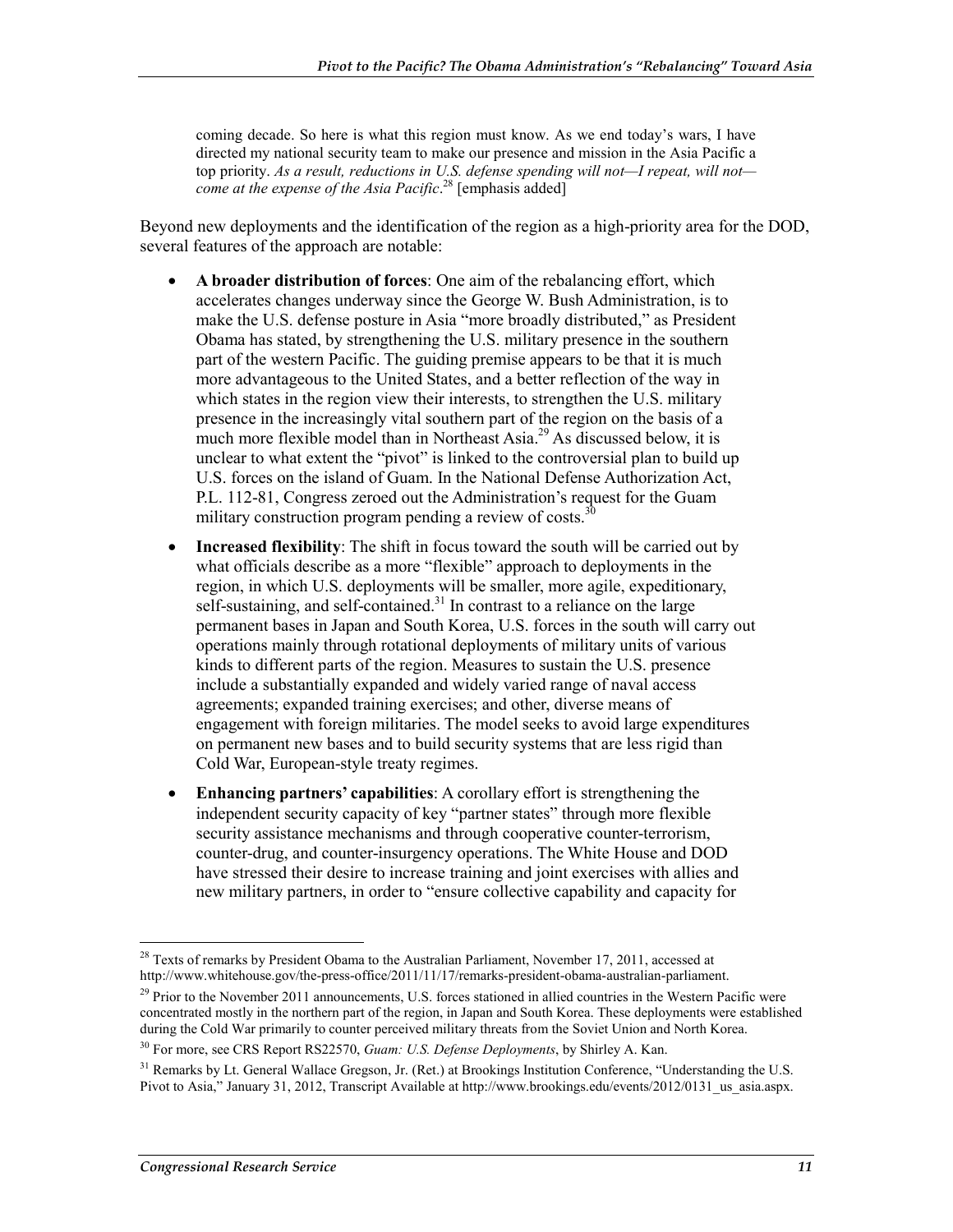securing common interests."<sup>32</sup> As part of this move, the U.S. is reinvigorating its formal U.S. alliances—particularly those with Australia, Japan, the Philippines, and South Korea—and the relationship with close strategic partner Singapore. Simultaneously, the Obama Administration is expanding the George W. Bush Administration's push to diversify the range of U.S. partners to include India, Indonesia, New Zealand, and Vietnam.

### **Military and Strategic Costs, Benefits, and Other Considerations**

The most significant military and strategic implications of the "Pacific Pivot" derive from the higher priority DOD plans to give to the Asia-pacific region (discussed above) and from the increased concern among U.S. and Asian strategic planners about China's military modernization.

#### **Greater Priority to the Navy**

One of the most obvious implications, reflected the January 2012 "Strategy Review," has been to minimize cuts in the size of the Navy, with U.S. force reductions focused, instead, very heavily on Army and Marine ground forces.<sup>33</sup> To the extent the strategy implies any reductions in regional commitments, it appears to be in Europe—where two of four Army brigades are now planned to be withdrawn—and in other regions, such as Africa and Latin America, where rotational deployments may be constrained in favor of security force assistance to local militaries. A key premise of the new strategy is to place less emphasis on long-duration counter-insurgency or "stability" operations and instead place more emphasis on future challenges. Significantly, criticism of this change in Administration policy has, on the whole, been relatively muted.

The strategy quite explicitly rejects all but some relatively minor reductions in naval forces, reflecting the maritime character of the Pacific as a theater of operations. Among other things the strategy:

- endorses the continued deployment of 11 aircraft carriers—it had been widely expected that the Administration would eliminate a refueling overhaul of one carrier, leaving 10 in the force, but that plan was rejected;
- supports continued production, with only a temporary slowdown, in production of attack submarines, and development of a new cruise missile that can be deployed in fairly large numbers on submarines;

<sup>1</sup> <sup>32</sup> Department of Defense, "Sustaining U.S. Global Leadership: Priorities for 21<sup>st</sup> Century Defense," January 2012, pg.2, at http://www.defense.gov/news/Defense\_Strategic\_Guidance.pdf.

<sup>&</sup>lt;sup>33</sup> Substantial cuts in ground forces—from about 570,000 active duty Army troops to about 490,000 and from 202,000 Marines to about 180,000—are planned. The DOD review formally eases requirements that U.S. forces be able to prevail in two, nearly simultaneously major theater wars, which reduces the need for ground forces, and, to a degree, tactical Air Force requirements. Now U.S. forces are not required to prevail in a second operation overlapping with a first, but only to deny an adversary in a second conflict the ability to achieve its objectives. The strategy review also substantially reduces requirements that ground forces be large enough to sustain as many troops engaged abroad as were committed in Iraq and Afghanistan. The reduced requirement, in turn, allows a substantial cut in the number of troops—and units—required to be sustained as a rotation base for regular deployments abroad. For each brigade now not expected to be needed for overseas deployments, three active duty units are no longer necessarily required in the force.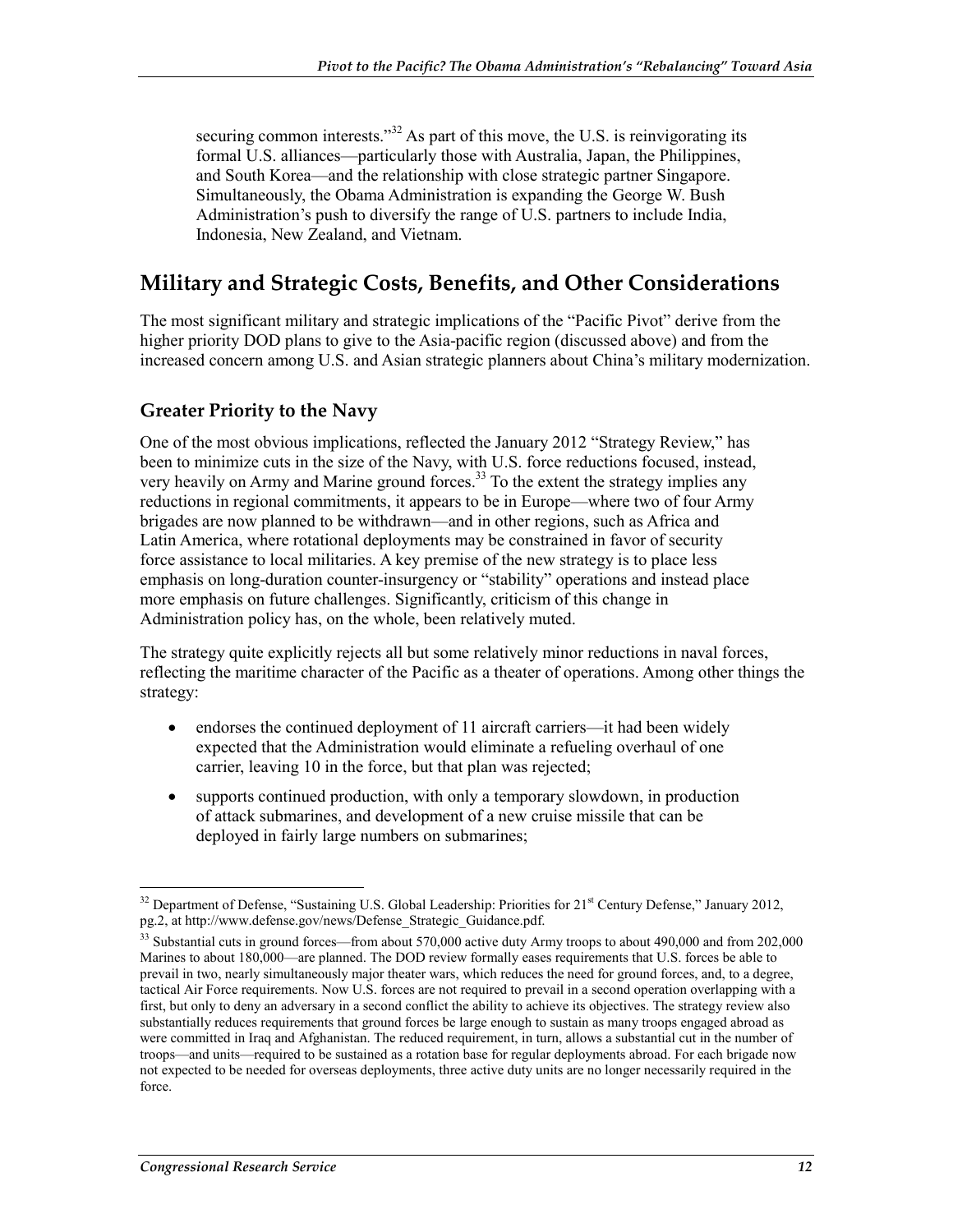- calls for continued production of a broad range of naval ship types, including relatively "high-end" Aegis radar-equipped destroyers and, though in somewhat reduced numbers, of the Littoral Combat Ship (LCS), a relatively small, maneuverable vessel for a variety of lower-end missions; and
- Includes plans to sustain the projected total number of amphibious ship for the Marine Corps at 33 ships. Some have called for a larger number of ships—the Marine Corps goal, for instance, has wanted 38 ships—but 33 has long been, and will now remain, the actual program.

#### **Budgetary Pressures**

Plans to restructure U.S. military deployments in Asia may run up against more restrictive budget constraints than plans yet assume, and may also raise a number of policy issues.<sup>34</sup> A critical issue is whether long-term procurement trends will sustain a level of investment spending in new weapons systems sufficient to support planned naval force levels in the Pacific and elsewhere. For example, there is considerable concern that long-term Navy budgets will not sustain a Navy of 313 ships, as called for in recent plans.<sup>35</sup>

Additionally, looming automatic spending cuts laid out in the Budget Control Act of 2011 (P.L. 112-25/S. 365 of August 2, 2011) would entail significant and precipitous reductions in military end-strength, and operational and training funds, as well as delays in investments.<sup>36</sup> Automatic cuts in spending would be particularly disruptive to defense planning. Even if future cuts are more rationally allocated, additional reductions might well entail further cuts in the size of U.S. military forces.

<sup>1</sup>  $34$  For the present, the Defense Department is planning to absorb cuts of just under \$500 billion, compared to earlier budget projections, over the 10 year period from FY2012-FY2021 as a means of achieving savings. The Administration's FY2013-FY2017 defense plan projects relatively large cuts in funding for weapons procurement.

<sup>35</sup> See, for instance, Jonathan Greenert, "Navy, 2025: Forward Warfighters," *U.S. Naval Institute Proceedings*, December 2011: 20 and 22.

<sup>&</sup>lt;sup>36</sup> Specifically, if Congress is not able to agree on steps to cut deficits by an additional \$1.2 trillion, automatic spending cuts will be made, amounting to about \$55 billion a year in defense over the 9 years from FY2013-FY2021.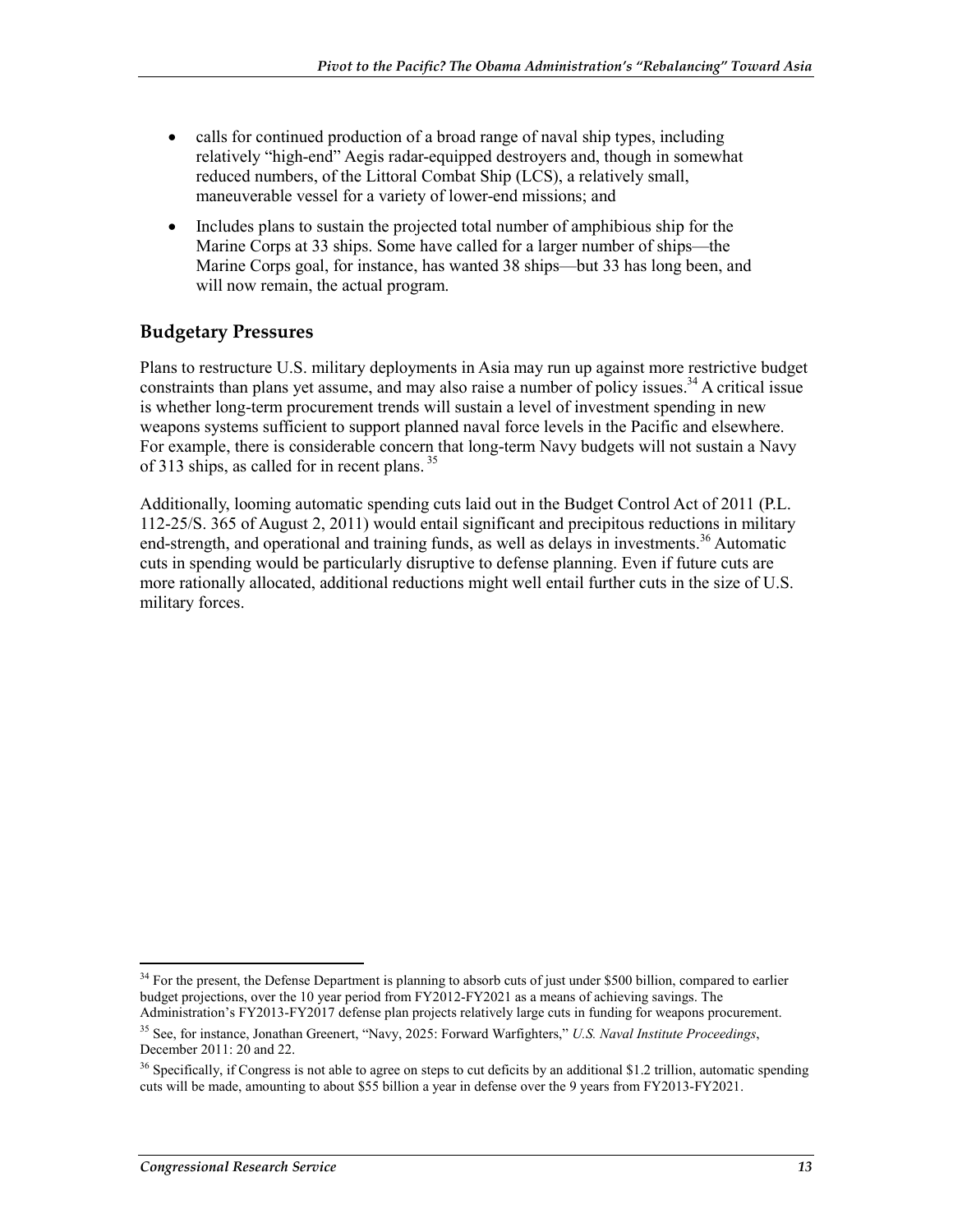#### **The Controversies over U.S. Bases in Okinawa and Guam**

For years, the United States and Japan have been wrestling with controversy over a multi-year DOD effort to realign some of the land-based U.S. forward presence in the region by relocating the Futenma Marine air base on Okinawa to another part of the island and by shifting several thousand Marines from Okinawa to new facilities in the U.S. territory of Guam. The planned relocation is the centerpiece of a broader agreement reached between the United States and Japan in 2006 in order to reduce the burden on Okinawa and make the alliance more politically sustainable in Japan. Okinawa hosts the majority of U.S. troops in Japan.

Tokyo's ability to implement the 2006 agreement and move the Marine operations from the Futenma base to a new base in the Henoko Bay remains uncertain because of obstacles in both Okinawa and Washington. Public opposition has hardened considerably in Okinawa, with all the major political figures involved in the permit process declaring opposition to the plan. In Washington, concern about the ballooning costs of the Guam construction drove Congress to zero out the Administration's request for military construction funding in the National Defense Authorization Act, P.L. 112-81. Section 2207 prohibits funds authorized under the act, as well as amounts provided by the Japanese government military construction activities on land under DOD's jurisdiction, from being obligated to implement the planned realignment of Marine Corps forces from Okinawa to Guam until certain actions are taken. In February 2012, the United States and Japan agreed to transfer some Marines out of Okinawa before the proposed relocation of the Futenma base, but the fundamental question of the durability of maintaining Marine facilities in Japan remains unclear.

It is also unclear how crucial the planned Okinawa-to-Guam relocation is to the DOD's "rebalancing" to the Asia-Pacific region. For years, observers have warned that an accident or crime associated with a U.S. military base in Okinawa could exacerbate local resentment against the U.S. presence and lead to pressure for a reduced presence of soldiers, particularly Marines, in the prefecture. If the relocation agreement remains stalled, a cloud may continue to hang over the alliance, despite the shared strategic concerns of Tokyo and Washington. A strained U.S.-Japan alliance diminishes U.S. influence in Asia, due to the size of the U.S. forward presence in Japan and to the regional weight of Japan, the region's second-largest economy. For more on Okinawa and the U.S.-Japan alliance, see CRS Report RL33740, *The U.S.-Japan Alliance*, by Emma Chanlett-Avery, and CRS Report RL33436, *Japan-U.S. Relations: Issues for Congress*, coordinated by Emma Chanlett-Avery.

A related budgetary issue is that the number of U.S. troops sustained in Japan and Korea may, over time, prove to be more of a drain on U.S. flexibility than the United States will continue to see as worthwhile. In recent years, the cost of sustaining and reorganizing U.S. deployments both in Japan and in South Korea has come into question. In Japan, the costs and schedule for redeploying U.S. Marines in Okinawa to new facilities remain unresolved, and many in the Congress have raised concerns about the cost of deploying Marines from Okinawa to Guam. (See Text Box.) In the case of South Korea, there have been similar concerns in the United States about the high cost of measures to move U.S. military units to more defensible facilities away from the demilitarized zone and to build new facilities to accommodate U.S. military families.<sup>37</sup> Japanese and South Korean military planners are concerned that the United States may ask both allies to bear a greater share of the costs for U.S. deployments to both countries.<sup>38</sup>

The relatively high cost of new facilities in Japan and Korea has, in turn, begun to raise more general questions in Congress about the cost and value of forward basing of U.S. troops. As a rule, the incremental cost of deploying troops abroad, rather than at U.S. bases, is not very great. But the relatively high cost of a relatively limited number of new infrastructure investments—in Japan, Guam, South Korea, and also Germany—is far outpacing day-to-day operating costs.<sup>39</sup>

 $37$  There are approximately 38,000 U.S. military personnel in Japan, including Marines, Army, Navy, and Air Force elements. In South Korea, there are roughly 27,000 U.S. troops, drawn mainly from the Army. For more, see CRS Report R41481, *U.S.-South Korea Relations*, coordinated by Mark E. Manyin.

<sup>&</sup>lt;sup>38</sup> For more on this point, see Bruce Klingner, "The Missing Asia Pivot in Obama's Defense Strategy," January 6, 2012, at http://www.heritage.org/research/reports/2012/01/the-missing-asia-pivot-in-obamas-defense-strategy.

<sup>&</sup>lt;sup>39</sup> A common estimate is that it costs 10 to 20% more for direct pay and operating costs of U.S. forces to deploy troops overseas, which would amount to no more than \$2 billion to \$4 billion worldwide in added costs for all U.S. forces (continued...)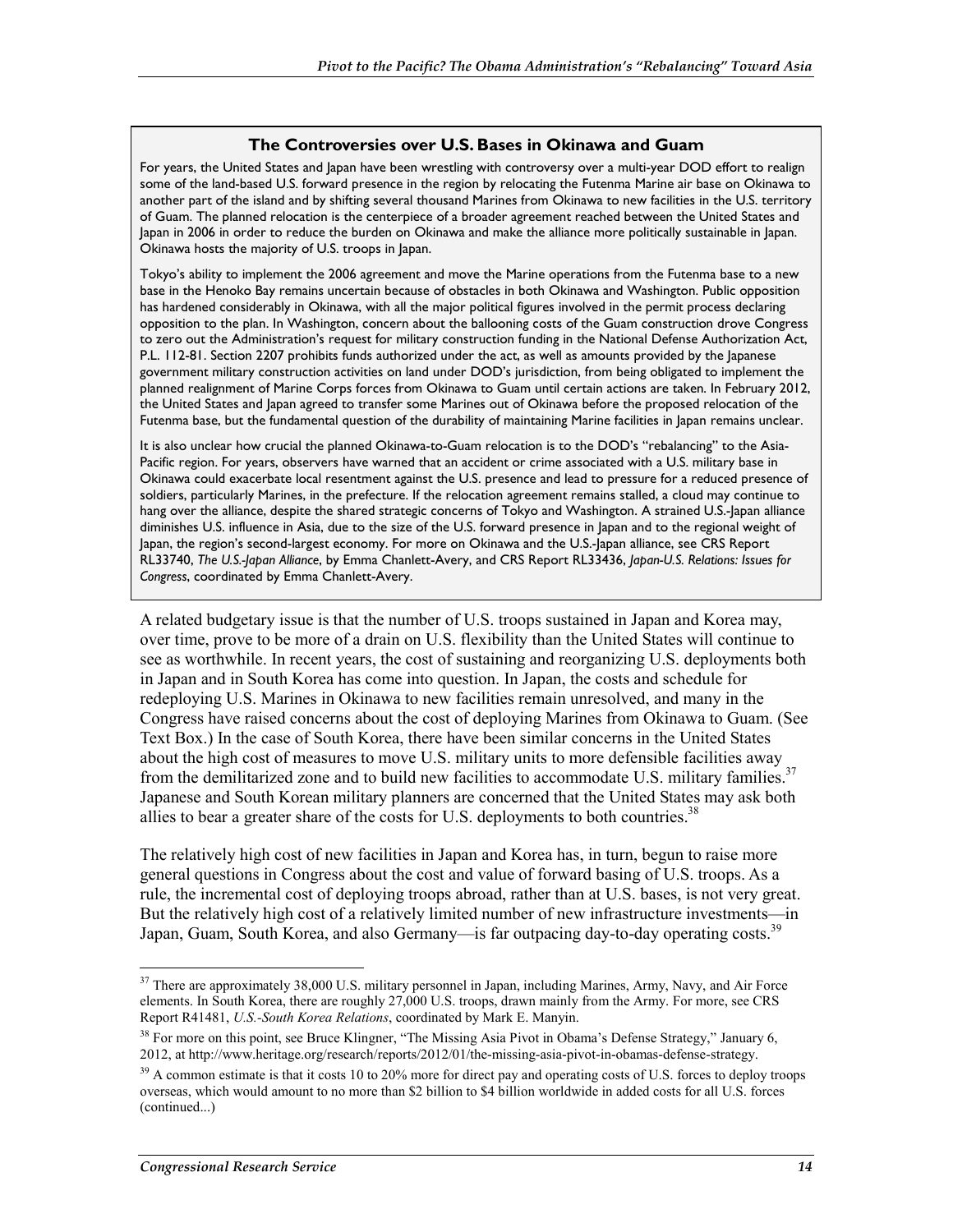Recently, Congress has required the Defense Department to review costs of the planned move to Guam and has limited the obligation of funds pending a review. Thus, the U.S. effort to increase deployments of forces in the rest of Asia may, if anything, make it more important to resolve basing issues in Japan and South Korea.

#### **Do the Strategy and Resources Match?**

It remains uncertain whether the choices reflected in the Obama Administration's 2012 Strategy Review will, in themselves, be fully sufficient to reconcile global commitments and resources. Even without further cuts in the size of the Navy, for instance, a critical issue may be whether planned force levels are sufficient to sustain projected commitments both to the Asia-Pacific theater and to the Middle East/Persian Gulf, particularly if regional crises require a surge of force into either region. Very similar kinds of capabilities may be required in each region, potentially including capabilities in assets such as long-range precision strikes as well as intelligence, surveillance, and reconnaissance systems. Also, a high priority focus in U.S. plans on projecting power abroad may lead to less emphasis on defensive missions to protect the homeland and overseas assets. Furthermore, a key strategy issue may be whether defense plans take adequate account of U.S. vulnerabilities, such as cyber war, satellites, attacks on forward-deployed forces, the use of large numbers of cruise and ballistic missiles to saturate defenses, and attacks on the U.S. homeland.

#### **China's Military Modernization as a Driving Force Behind the Changes**

The Administration's identification of the Asia-Pacific as a high-priority region for DOD and its announced intention to maintain and strengthen the U.S. military presence in the region come in the midst of a long term, large expansion of China's military and China's frequently assertive behavior regarding its contested maritime territorial claims in the South and East China Seas. How the United States should respond to China's military modernization effort has emerged as a key issue in U.S. defense planning.<sup>40</sup> DOD states that "China's rise as a major international actor is likely to stand out as a defining feature of the strategic landscape of the early 21<sup>st</sup> century," and that China's military "is now venturing into the global maritime domain, a sphere long dominated by the U.S. Navy." $41$ 

In response, U.S. defense planners increasingly have focused on addressing militarytechnological challenges that are often attributed to China. Efforts to improve U.S. capabilities to defend access to space and to cyberspace, along with steps to counter regional anti-access strategies, have been key priorities since at least the 2010 Quadrennial Defense Review. In general, U.S. threat assessments quite commonly see China as systematically attempting to develop means of exploiting U.S. military vulnerabilities through "asymmetric" attacks on critical

 $\overline{a}$ 

<sup>(...</sup>continued)

deployed permanently abroad. DOD estimates total personnel, operating, and military construction costs of about \$22 billion in FY2012 for all forces deployed abroad, including \$5.1 billion in Japan and \$3.1 billion in South Korea. Incremental costs of 20%, if that large, would total about \$1 billion in Japan and \$700 million in Korea. See Department of Defense, *Operation and Maintenance Overview, Fiscal Year 2013*, February 2012, pp. 199-202.

<sup>40</sup> For a report discussing the naval aspects of this issue, see CRS Report RL33153, *China Naval Modernization: Implications for U.S. Navy Capabilities—Background and Issues for Congress*, by Ronald O'Rourke.

<sup>41</sup> U.S. Department of Defense, *Annual Report to Congress [on] Military and Security Developments Involving the People's Republic of China 2011*. Washington, 2011. Executive summary and p. 1.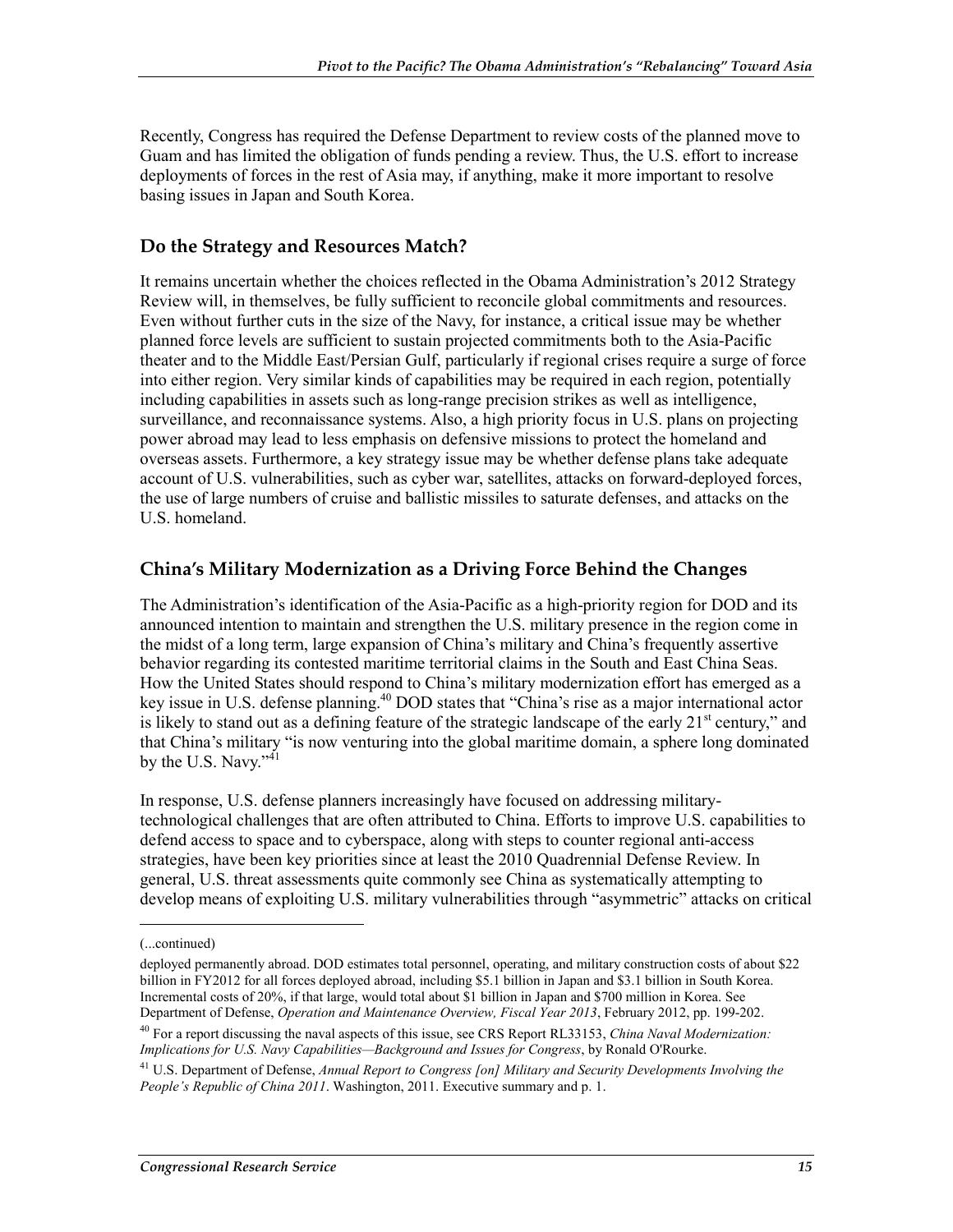U.S. military assets. Attacks on U.S. communications links in cyberspace, or on U.S. satellitebased communications, surveillance, and targeting systems, could potentially degrade the U.S. ability to manage military operations. Although China is by no means the only potential source of such challenges and U.S. views differ on the extent of the military challenge China poses, worries about China's evolving military capabilities have become a primary focus of U.S. military development plans.

#### **Air-Sea Battle Concept**

Among the strategic initiatives that the Department of Defense has been developing, apparently with the Asia-Pacific in mind, is a new Air-Sea Battle (ASB) concept that is intended to increase the joint operating effectiveness of U.S. naval and Air Force units, particularly in operations for countering anti-access strategies.<sup>42</sup> The ASB development effort was announced in the administration's 2010 Quadrennial Defense Review  $(QDR)$ <sup>43</sup> Although little of an authoritative nature has been reported about the ASB concept, many observers believe it is focused to a large degree, if not principally, on countering Chinese and Iranian "anti-access" forces.<sup>44</sup> Progress in pursuing Air-Sea Battle has been a focus of considerable interest in Congress.

Section 1080 of the FY2012 National Defense Authorization Act (P.L. 112-81) requires DOD to submit a report on the ASB concept and a plan for implementing it. Section 1232 requires the Government Accountability Office (GAO) to review and report on Iran's and China's conventional anti-access capabilities and the U.S. ability to overcome them. Section 1238 amends the standing requirement for an annual report on military and security developments involving China to require the addition of a discussion of China's cyber activities directed against DOD.

## **Diplomatic Dimensions of the "Pivot"**

In addition to strengthening U.S. alliances and building deeper relationships with emerging partners there are two other major strands of the Obama Administration's Asia-Pacific diplomacy, both of which are significant elements of the "rebalancing" effort:

- Deepening engagement with Asia-Pacific multilateral institutions; and
- Successfully managing the U.S.-China relationship.

These efforts build on the Administration's efforts, begun in 2009, to upgrade U.S. diplomatic visibility and presence in East Asia. As shown in **Table 2**, in her first three years in office, Secretary of State Clinton made far more visits to countries in East Asia and the Pacific than her three predecessors.

 $42$  Anti-access/area-denial (A2/AD) forces are military forces that are designed to make it difficult for an outside military power, such as the United States, to move its military forces into an area and conduct military operations there.

<sup>&</sup>lt;sup>43</sup> For more on the 2010 QDR, including the ASB and other initiatives for countering anti-access forces, see CRS Report R41250, *Quadrennial Defense Review 2010: Overview and Implications for National Security Planning*, by Stephen Daggett.

<sup>&</sup>lt;sup>44</sup> DOD held a background briefing on the Air-Sea Battle concept on November 9, 2011, but the briefing provided very few specific details about the concept. The transcript of the briefing is available at http://www.defense.gov/transcripts/ transcript.aspx?transcriptid=4923. For a blog entry commenting on the relative lack of specific details provided at the briefing, see Colin Clark, "Air-Sea Battle: What's It all About, Or Not," *AOL Defense (*http://defense.aol.com*)*, November 10, 2011.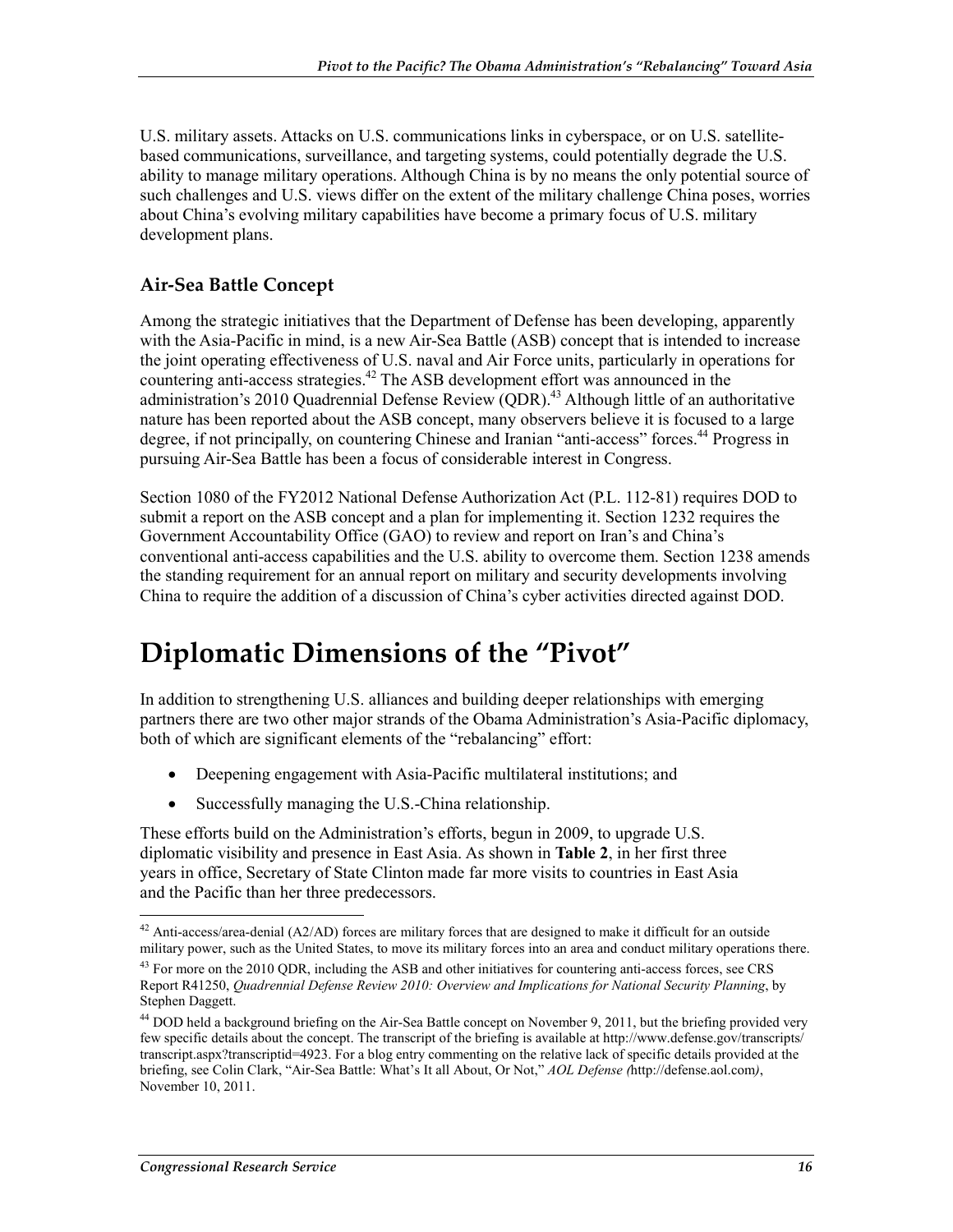| <b>Region</b>        | <b>Clinton</b><br>Total,<br><b>First</b><br>Three<br>Years | <b>Clinton</b><br><b>First Three</b><br>Years, % | <b>Rice</b><br>Total,<br><b>First</b><br><b>Three</b><br>Years | <b>Rice First</b><br><b>Three</b><br>Years, % | <b>Powell</b><br>Total,<br><b>First</b><br>Three<br>Years | <b>Powell</b><br><b>First Three</b><br>Years, % | <b>Albright</b><br>Total,<br><b>First</b><br><b>Three</b><br>Years | Albright<br><b>First Three</b><br>Years, % |
|----------------------|------------------------------------------------------------|--------------------------------------------------|----------------------------------------------------------------|-----------------------------------------------|-----------------------------------------------------------|-------------------------------------------------|--------------------------------------------------------------------|--------------------------------------------|
| Africa               | 13                                                         | 7.1%                                             | 4                                                              | 2.2%                                          | 4                                                         | 9.0%                                            | 4                                                                  | 7.1%                                       |
| East Asia & Pacific  | 36                                                         | 19.7%                                            | 18                                                             | 9.8%                                          | 21                                                        | 13.5%                                           | 26                                                                 | 13.2%                                      |
| Europe & Eurasia     | 54                                                         | 29.5%                                            | 64                                                             | 35.0%                                         | 48                                                        | 31.0%                                           | 100                                                                | 50.8%                                      |
| Near East            | 30                                                         | 16.4%                                            | 63                                                             | 34.4%                                         | 4 <sub>1</sub>                                            | 26.5%                                           | 39                                                                 | 19.8%                                      |
| South & Central Asia | 17                                                         | 9.3%                                             | $\overline{13}$                                                | 7.1%                                          | П                                                         | 7.1%                                            | 2                                                                  | $1.0\%$                                    |
| of which India       |                                                            |                                                  | 4                                                              |                                               |                                                           |                                                 |                                                                    |                                            |
| Western Hemisphere   | 33                                                         | 18.0%                                            | 21                                                             | 11.5%                                         | 20                                                        | 12.9%                                           | 16                                                                 | 8.1%                                       |
| Totals               | 183                                                        | 100.0%                                           | 183                                                            | 100.0%                                        | 155                                                       | 100.0%                                          | 197                                                                | 100.0%                                     |

#### **Table 2. Secretaries of State Visits to Foreign Countries by Region, Albright through Clinton**

**Source:** Compiled by CRS Information Research Specialist Hannah Fischer from Department of State's Secretary of State travel websites. For Secretary of State Clinton: http://www.state.gov/secretary/trvl/index.htm. For Secretary of State Rice: http://history.state.gov/departmenthistory/travels/secretary/rice-condoleezza. For Secretary of State Powell, http://history.state.gov/departmenthistory/travels/secretary/powell-colin-luther. For Secretary of State Albright, http://history.state.gov/departmenthistory/travels/secretary/albright-madeleinekorbel.

**Notes:** Numbers represent visits to individual countries. For instance, in her first three years in office, Secretary Clinton visited 36 countries, including some more than once, in the East Asia & the Pacific region. Areas of the world were determined using the Department of State's bureau divisions.

## **Multilateral Diplomacy**

Of those goals, perhaps the most prominent policy shift has been the intensified effort to expand and upgrade U.S. participation in multilateral Asian and Asia-Pacific institutions such as the ASEAN Regional Forum (ARF), a regular security dialogue among 27 nations, and the East Asia Summit (EAS).<sup>45</sup> Over the past 15 years, other powers have made concerted efforts to develop and shape regional groupings—with China one of the most enthusiastic proponents of regional dialogues and free trade agreements. Some analysts have feared that emerging regional diplomatic and economic architectures could exclude the United States.<sup>46</sup>

Also, in the Obama Administration's view, regional institutions present an opportunity for the United States to meet the goals laid out by National Security Advisor Donilon, of helping to shape the security and economic development of the region, and of retaining a central role in discussions over a broad range of issues, from maritime security and non-proliferation, to the liberalization of trade and investment across the region. Moreover, leaders in the region, particularly in Southeast Asia, generally *prefer* that U.S. engagement in East Asia be anchored in a strong U.S. commitment to the region's multilateral institutions.

<sup>1</sup> <sup>45</sup> The EAS's members are ASEAN's ten nations, as well as Australia, China, India, Japan, New Zealand, Russia, South Korea and the United States.

<sup>46</sup> See, for instance, Evan Feigenbaum and Robert Manning, *The United States in the New Asia,* Council on Foreign Relations, November 29, 2009.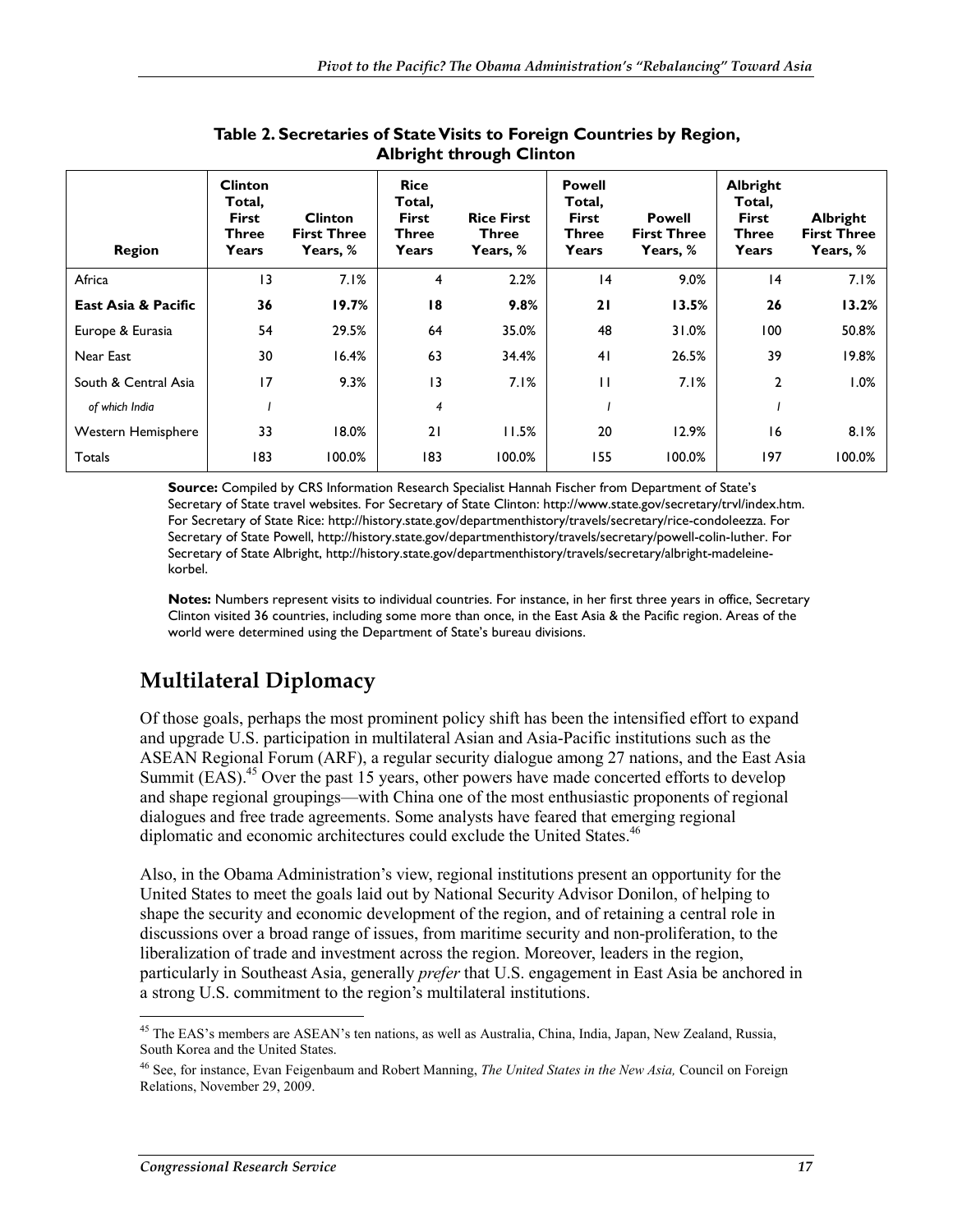Starting with its 2009 decision to sign the Treaty of Amity and Cooperation (TAC) with ASEAN, the Obama Administration has pursued a range of policies that have deepened U.S. participation in regional organizations, a process that led to President Obama's inaugural attendance at the EAS in November 2011.<sup>47</sup> The United States has also sought regional cooperation on nuclear nonproliferation and disaster preparedness through its engagement in security-related multilateral institutions, and regional agreements on trade facilitation initiatives through APEC. The Administration has sought Economic Support Fund (ESF) funding for assistance to ASEAN for the strengthening of its Secretariat, as well as education, disaster-preparedness, transnational crime and anti-corruption programs in the region. It has also sought funding to assist disaster preparedness programs under the ASEAN Regional Forum.

### **U.S.-China Relations**

The Obama Administration can be said to have adopted a two-pronged approach to China: reaffirming and strengthening cooperative ties while simultaneously establishing a strong and credible American presence across Asia to encourage constructive Chinese behavior and to provide confidence to regional leaders who wish to resist potential Chinese regional hegemony. In the Administration's early statements about the "pivot" toward the Asia Pacific, it often seemed that the second prong was more prominent. However, before a February 2012 White House meeting with Chinese Vice President Xi Jinping, who is anticipated to replace Hu Jintao as president later this year, President Obama sought to restore a balance between the two prongs, stating that for the United States to strengthen relationships in the region, boost trade and commerce, and be "a strong and effective partner with the Asia Pacific region ... it is absolutely vital that we have a strong relationship with China." Seeking to reassure China, Obama also said he has "always emphasized that we welcome China's peaceful rise, that we believe that a strong and prosperous China is one that can help to bring stability and prosperity to the region and to the world."48

At an official level, China has so far responded relatively cautiously to the U.S. shift in regional emphasis. In remarks during his February 2012 U.S. trip, Vice President Xi said, "China welcomes a constructive role by the United States in promoting peace, stability and prosperity in the Asia-Pacific," while, "At the same time, we hope the United States will respect the interests and concerns of China and other countries in this region.<sup>149</sup> Also notable is wording in Chinese Premier Wen Jiabao's annual report to China's parliament, delivered on March 5, 2012, stating that, "peace, development, and cooperation remain the underlying trends of the times, and overall the situation is favorable for China's peaceful development." That official Chinese assessment of the international environment facing China was similar to the assessment contained in the

<u>.</u>

 $47$  The effort to increase the multilateral dimension of U.S. policy in Southeast Asia began during the George W. Bush Administration. However, many of the Bush Administration's initiatives—which included becoming the first country to appoint an ambassador to ASEAN—were undermined by a belief among Southeast Asian elites that the United States lacked a strong commitment to ASEAN and Southeast Asia. The piece of evidence cited most often by critics was former Secretary of State Condoleezza Rice's decision to not attend two of the four ASEAN Regional Forum (ARF) Foreign Ministerial meetings during her tenure.

<sup>48</sup> President Barack Obama and Vice President Xi Jinping, *Remarks by President Obama and Vice President Xi of the People's Republic of China Before Bilateral Meeting*, White House Office of the Press Secretary, February 14, 2012, http://www.whitehouse.gov/the-press-office/2012/02/14/remarks-president-obama-and-vice-president-xi-peoplesrepublic-china-bil.

<sup>&</sup>lt;sup>49</sup> Vice President Xi Jinping, "Remarks by Chinese Vice President Xi Jinping at a Luncheon Co-hosted by the U.S.-China Business Council and the National Committee on U.S.-China Relations," *Federal News Service*, February 15, 2012.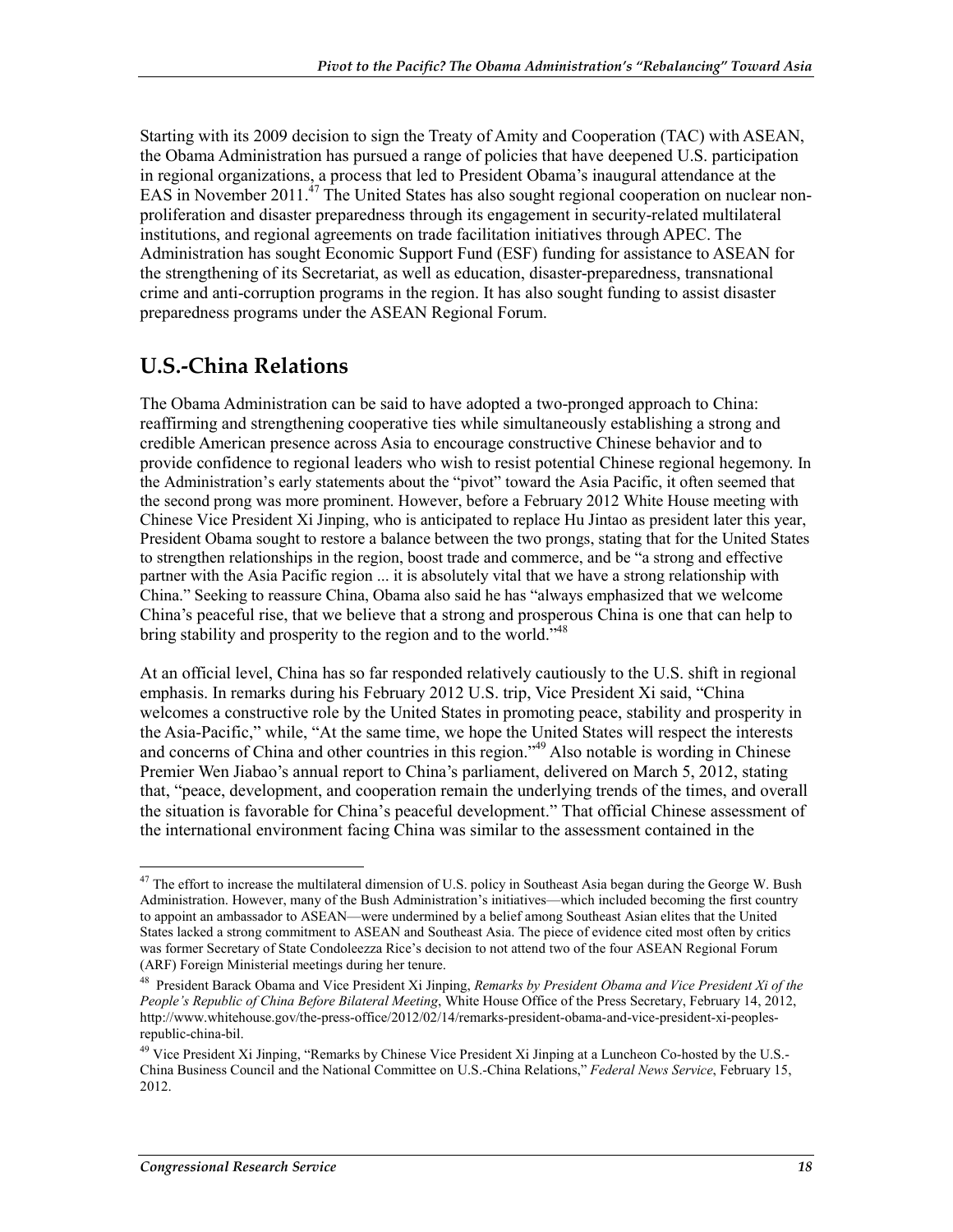Premier's 2011 report, suggesting that, so far at least, China does not consider the U.S. announcement of the rebalancing to Asia to have significantly eroded China's external environment.<sup>50</sup>

The Chinese military, which often takes a more critical view of the United States than the civilian leadership, has used sharper language. Responding to reports of the planned deployment of U.S. Marines to Darwin, Australia, China Defense Ministry Spokesman Senior Colonel Geng Yansheng said that any moves to strengthen military alliances in the region reflect a "Cold War mentality" and are "detrimental to the mutual trust and cooperation between countries in the region."<sup>51</sup> Unofficial commentary in China has been even more sharply critical of the pivot and it is possible that the Chinese leadership may eventually feel pressure to take a harder position in response to public opinion.<sup>52</sup> U.S. officials will likely be watching closely for changes in language related to foreign and military policy in a key policy document the Communist Party will unveil at a once-in-five-years Congress scheduled for later this year.

## **Diplomatic Benefits and Risks**

One potential benefit of strengthening U.S. participation in regional institutions will be that it likely builds confidence among Asian nations in the strength of U.S. engagement in the region. Prior to 2009, Southeast Asian diplomats frequently noted that other nations, including China and Japan, gave ASEAN meetings a considerably higher diplomatic commitment than did the United States. Indeed, in some Southeast Asian countries, one of the largest irritants to *bilateral* relations with the United States was the fact that the United States was perceived as insufficiently engaged with multilateral bodies.<sup>53</sup> More broadly, upgrading U.S. multilateral diplomacy in the region has helped to improve the U.S. image and make many East Asian leaders, particularly in Southeast Asia, more welcoming of a greater U.S. role in the region. Furthermore, by routinely participating in leaders' and Cabinet-level officials' meetings such as the EAS, the Obama Administration has

<sup>1</sup> <sup>50</sup> Premier Wen Jiabao, *Report on the Work of the Government*, Delivered at the 5<sup>th</sup> Session of the 11<sup>th</sup> National People's Congress, March 5, 2012. The language from his 2011 report was, "From an international perspective, world multipolarization and economic globalization are deepening, and peace, development and cooperation remain the current of the times." Premier Wen Jiabao, *Report on the Work of the Government,* Delivered at the 4th Session of the 11th National People's Congress, March 5, 2011, http://www.china.org.cn/china/NPC\_CPPCC\_2011/2011-03/15/ content\_22143099.htm.

<sup>51</sup> Ministry of National Defense of the People's Republic of China, "Transcript of regular news conference of PRC Ministry of National Defense held at the Ministry of National Defense Information Affairs Office in Beijing on 30 November 2011." Translation by Open Source Center.

<sup>&</sup>lt;sup>52</sup> See for example, an editorial aimed at U.S. allies and partners in Asia in the English edition of a popular tabloid, the Global Times, which proposed punishing countries that appear to be lining up behind the United States against China. "Any country which chooses to be a pawn in the U.S. chess game will lose the opportunity to benefit from China's economy. That will surely make U.S. protection less attractive," the paper warned. The same editorial asserted that, "China has more resources to oppose the U.S. ambition of dominating the region than the U.S. has to fulfill it." "U.S. Asia-Pacific Strategy Brings Steep Price," *Global Times Online (in English)*, November 17, 2011

<sup>53</sup> *U.S. Alliances and Emerging Partnerships in Southeast Asia: Out of the Shadows*, Center for Strategic & International Studies, July 2009, csis.org/files/publication/090710\_southeast\_asia\_alliances\_partnerships.pdf. Many of the Bush Administration's initiatives, which included becoming the first country to appoint an ambassador to ASEAN, were undermined by a belief among Southeast Asian elites that the United States lacked a strong commitment to ASEAN and Southeast Asia. The piece of evidence cited most often by critics was former Secretary of State Condoleezza Rice's decision to not attend two of the four ARF Foreign Ministerial meetings during her tenure. Considerable attention also was focused on President Bush's decision to cancel the scheduled U.S.-ASEAN Summit in September 2007 to focus on the security situation in Iraq.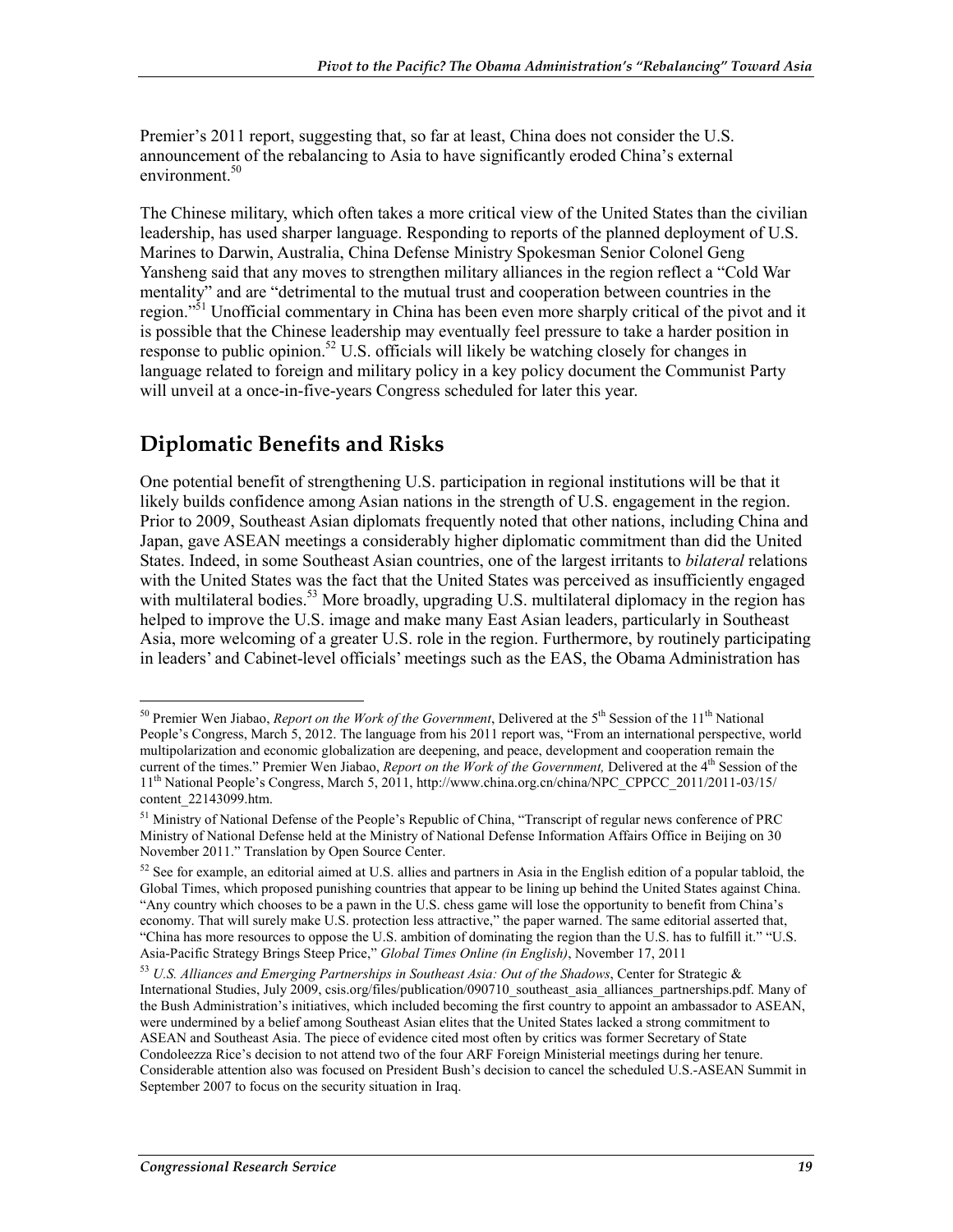raised costs to it and successor administrations of not participating in the future, thereby helping to lock in U.S. engagement in the future.

One test of the Administration's commitment to greater participation may come in the summer of 2012, when the White House will confront a decision about whether President Obama will attend an annual summit meeting of the Asia-Pacific Economic Cooperation (APEC) forum in Vladivostok, Russia. The Leaders' Meeting will occur during the first week of September, about two months before U.S. presidential and congressional elections. Since 1993, U.S. Presidents have attended every APEC Leaders' Meeting.<sup>54</sup> Another regional heads of state meeting, the East Asia Summit, will occur in Cambodia in late 2012, likely in November after the U.S. elections. The third annual U.S.-ASEAN summit, a gathering that was inaugurated by President Obama and his ASEAN counterparts in 2009, is expected to be held around the same time.

Framing a policy "pivot" around a set of actions that notably do not include China risks complicating diplomatic engagement with Beijing. For as long as the United States has pledged its support for what Washington now describes as "a strong, prosperous, and successful China that plays a greater role in world affairs," many in China have suspected that the United States government might really harbor grave misgivings about China's rise. Now that prosperity, a degree of military might, and global respect are within China's reach, many of those same people have a deep-seated fear that the United States, feeling its supremacy challenged, may shift from a public stance supporting China's rise to a policy of containment. Additionally, the announcement of the U.S. policy shift has come at a time of transition in China, when the Chinese Communist Party is winnowing down candidates for a raft of top Party positions and is drafting a key document that will set the direction for the Party's policies over the next five years. Concern in China over the Obama Administration's intentions could play into both those processes, potentially producing new leaders and a new policy direction that throw up a set of new challenges for the Sino-U.S. relationship.

Political risks abound in both short and long term. Several countries with which the U.S. has had very close cooperation over the past several years face the potential of political transition in 2012. Uncertainties over U.S. electoral prospects, as well as those in Seoul, Malaysia, the upcoming political transition in China, and the unfolding political succession in North Korea, could considerably shift priorities in the region.

## **Economic Aspects of the "Pivot"**

Economics and trade are both causes of and instruments for the pivot toward the Asia-Pacific. Historical trends and most future projections indicate that the greater Asia-Pacific region is rising in importance in the global economy and world trade.<sup>55</sup> The region has been actively pursuing greater economic integration at a pace exceeding that of other parts of the globe. As shown in "The Economic Rise of Asia," the Asia-Pacific region has become more vital to the global and U.S. economies as well. Accordingly, the Obama Administration has increased the U.S. focus on economic and trade relations in the Asia-Pacific. Among other motivations, the region plays a crucial role in President Obama's National Export Initiative. Four of the ten emerging export

<sup>&</sup>lt;sup>54</sup> President was criticized for leaving the 2007 APEC Leaders' Meeting in Sydney, Australia, early.

<sup>&</sup>lt;sup>55</sup> For purposes of this section of the report, the greater Asia-Pacific region includes East Asia, South Asia, Southeast Asia, and Oceania (including Australia and New Zealand), but excludes Central Asia.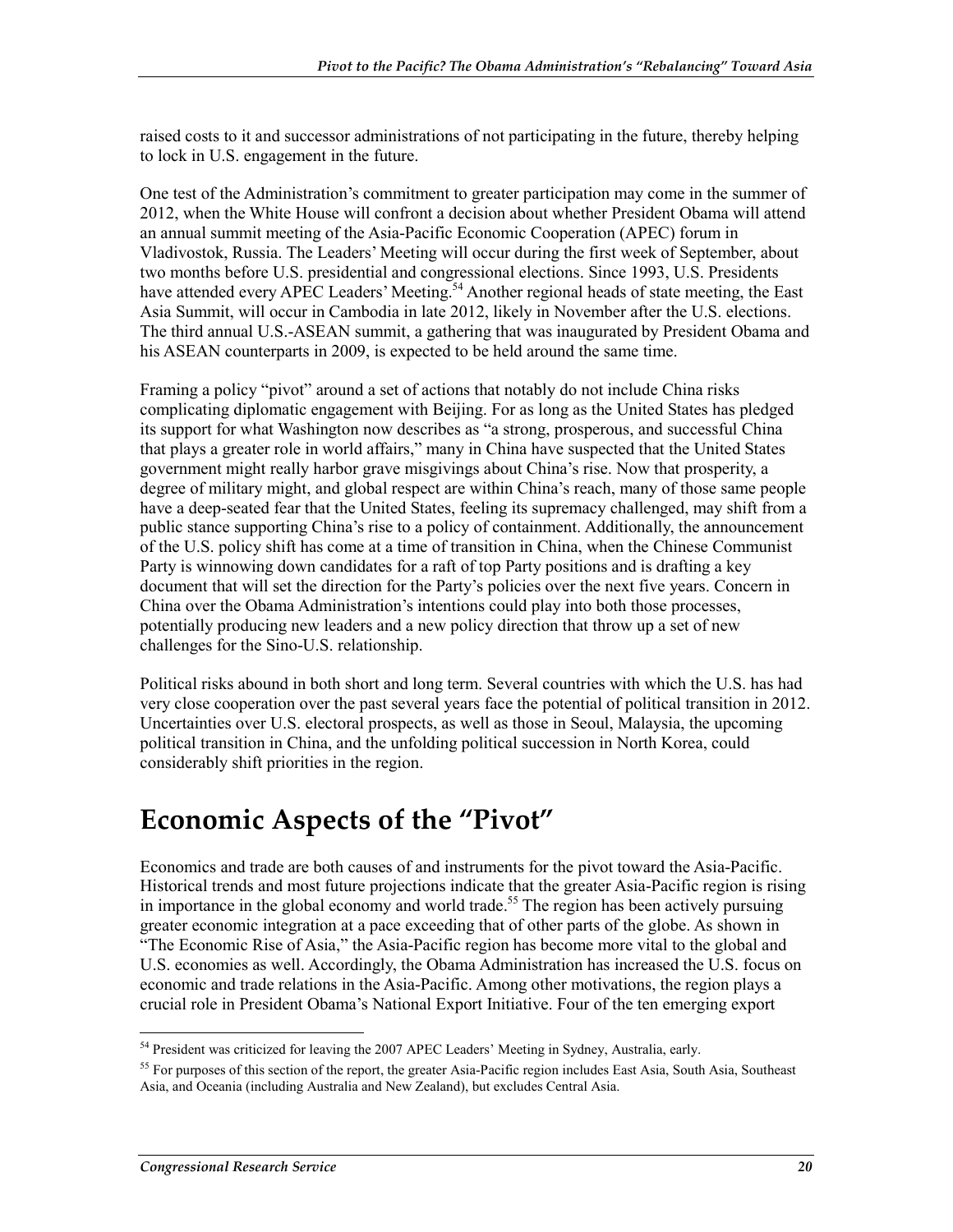markets targeted in the 2011 National Export Strategy – China, India, Indonesia, and Vietnam – are part of the Asia-Pacific region.<sup>56</sup> Additionally, heightened U.S. economic engagement – for instance, through participating in the Trans-Pacific Partnership (TPP) FTA talks – demonstrate that the United States wishes to remain a major force in the region's economic and geopolitical dynamics.

Significant elements of the Obama Administration's trade policy in the region are a continuation of policies of the Clinton and George W. Bush Administrations. Both previous Administrations supported the granting of normal trade relations (NTR) and membership in the World Trade Organization to China, Taiwan, and Vietnam. Additionally, President Clinton elevated the importance of the Asia-Pacific Economic Cooperation forum in 1993 and initiated FTA negotiations with Singapore that eventually were concluded under the Bush Administration.<sup>57</sup> President Bush concluded a similar agreement with Australia, initiated ultimately unsuccessful FTA negotiations with Malaysia and Thailand, signed an FTA with South Korea, and announced the intent to enter into talks with the existing TPP. Indeed, the Obama Administration's decision to pursue the South Korea-U.S. FTA (which was successful, after some modifications were negotiated) and the TPP shows the continuity of the United States' FTA policy in Asia.<sup>58</sup>

Regional dynamics will likely determine the extent to which future regional economic integration will follow a path consistent with a U.S.-style free trade agreement (a binding, comprehensive agreement that liberalizes trade and investment only to parties to the agreement) or an alternative path involving agreements narrower in scope, open to all of Asia while possibly excluding the United States, and more accommodating to sensitive domestic political constraints. Whether the United States is included in or excluded from any future broader Asia-Pacific economic agreement will almost certainly have implications for U.S. strategic and diplomatic relations in the region.

The importance of U.S. economic interests in the Asia-Pacific region has significant security and military implications. With an increasing volume of U.S. exports and imports flowing in and out of the region, it has become critical that the United States maintains free navigation from the Arabian Sea across to the eastern edge of the Pacific Ocean. This has been one of the arguments made for U.S. interest in a peaceful resolution of the territorial disputes over the South China Sea.

### **Asia's Regional Economic Integration**

According to some analysts, U.S. interest in negotiating an expanded TPP was spawned by concerns that the United States could be left out of an emerging, highly-integrated and rapidly growing Asian economy. Asian nations have been actively pursuing greater economic integration at a pace not seen elsewhere in the world. According to one study, the number of FTAs in Asia

<sup>56</sup> Trade Promotion Coordinating Committee, *2011 National Export Strategy*, June 2011.

<sup>57</sup> For more information, see CRS Report RL34315, *The U.S.-Singapore Free Trade Agreement: Effects After Five Years*, by Dick K. Nanto; and CRS Report RL31789, *The U.S.-Singapore Free Trade Agreement*, by Dick K. Nanto.

<sup>58</sup> For more information about these FTA negotiations, see CRS Report RL32375, *The U.S.-Australia Free Trade Agreement: Provisions and Implications*, by William H. Cooper; CRS Report RL33445, *The Proposed U.S.-Malaysia Free Trade Agreement*, by Michael F. Martin; CRS Report RL32314, *U.S.-Thailand Free Trade Agreement Negotiations*, by Raymond J. Ahearn and Wayne M. Morrison; CRS Report RL34330, *The U.S.-South Korea Free Trade Agreement (KORUS FTA): Provisions and Implications*, coordinated by William H. Cooper; and CRS Report R40502, *The Trans-Pacific Partnership Agreement*, by Ian F. Fergusson and Bruce Vaughn.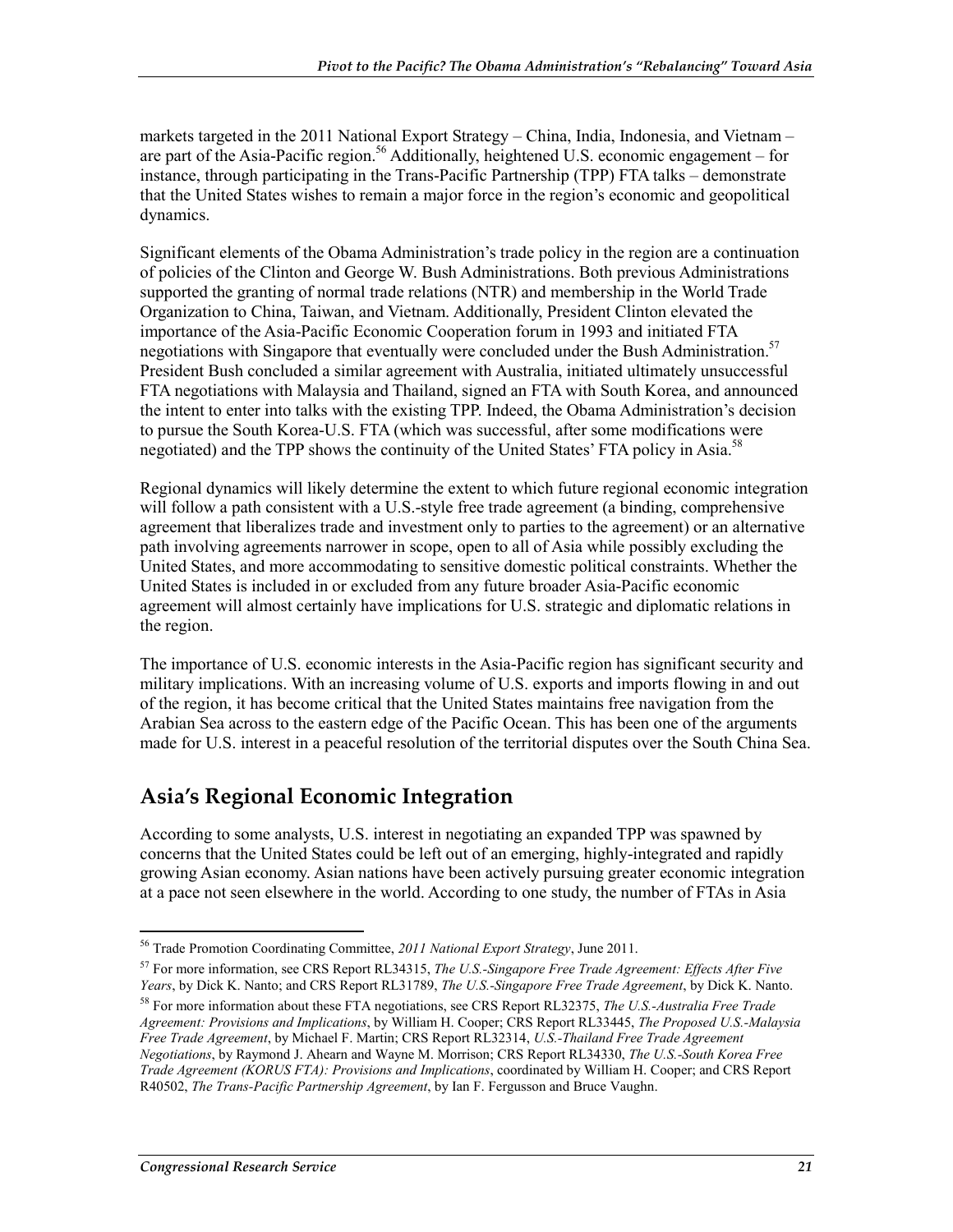rose from three in 2000 to 61 in 2010, with another 79 being negotiated or under discussion.<sup>59</sup> Multiple models for greater regional economic integration have been in the works for many years. In addition to the TPP, the economies of the Asia-Pacific region have explored integration via APEC, the "ASEAN+3" model (a multilateral FTA including the 10 members of ASEAN plus China, Japan, and Korea), and the "ASEAN+6" model (the 10 ASEAN members, plus Australia, China, India Japan, Korea, and New Zealand).<sup>60</sup> In 2007, the 10 members of ASEAN committed to establishing an ASEAN Economic Community by 2015, in which ASEAN is to form "a single market and production base."<sup>61</sup> If successful, the ASEAN Economic Community, combined with ASEAN's existing and proposed bilateral free trade agreements with many of its neighboring economies, may also form the basis for regional economic integration.

#### **The Importance of the TPP**

U.S. efforts to proactively influence the region's path toward economic integration are focused on the ongoing TPP negotiations. As envisioned by the Office of the U.S. Trade Representative, a free trade agreement between the nine negotiating parties – Australia, Brunei, Chile, Malaysia, New Zealand, Peru, Singapore, the United States, and Vietnam – will form the basis for a broader agreement that eventually could include all the economies of the Asia-Pacific region, including China. In addition, the structure of the TPP agreement would be modeled on past U.S. FTAs, but also elevated to a higher "21<sup>st</sup> century" standard, in that it could be expanded to include new members and that it includes new areas for discussion such supply chain management issues and regulatory coherence. Japan has begun consultations with the nine parties that could lead to its joining the negotiations. The participation of Japan, the world's third-largest economy and a regional power, would significantly raise the economic and strategic impact of the TPP. Canada and Mexico also have begun consultations to join the negotiations.

If successful, a broadly-based TPP could provide the United States with a number of economic, diplomatic, and strategic benefits. The trade agreement would increase U.S. access to the growing markets of Asia, help stimulate the growth in U.S. exports, generate export-related jobs, and foster an economic recovery, while enhancing the protection of U.S. intellectual property rights and ensuring that U.S. companies are competing in a more fair and impartial regional market. Diplomatically, the TPP agreement would demonstrate U.S. commitment and engagement in the region, plus help promote deeper ties with other member nations. Strategically, the potential risks associated with the transport of goods and services in the Asia-Pacific region would conceivably be reduced, as the TPP members would share a common interest in maintaining a reliable and safe flow of cargo across the Indian and Pacific Oceans.

While the potential benefits for the United States of a successful TPP and its expansion into a broader regional agreement are relatively clear, progress in the negotiations has been slowed by serious pressure from some of the negotiating parties. The United States has encountered resistance to its proposals regarding intellectual property rights and investor-state disputes. In addition, some of the countries are pushing the United States to offer greater access to U.S.

<sup>59</sup> Masahiro Kawai and Ganeshan Wignaraja, "Asian FTAs: Trends, Prospects and Challenges," *Journal of Asian Economics*, 22 (2011), pp. 1 -22.

<sup>60</sup> For more information, see CRS Report RL33653, *East Asian Regional Architecture: New Economic and Security Arrangements and U.S. Policy*, by Dick K. Nanto.

<sup>61</sup> The ASEAN Secretariat, *ASEAN Economic Community Blueprint*, January 2008, http://www.aseansec.org/5187- 10.pdf.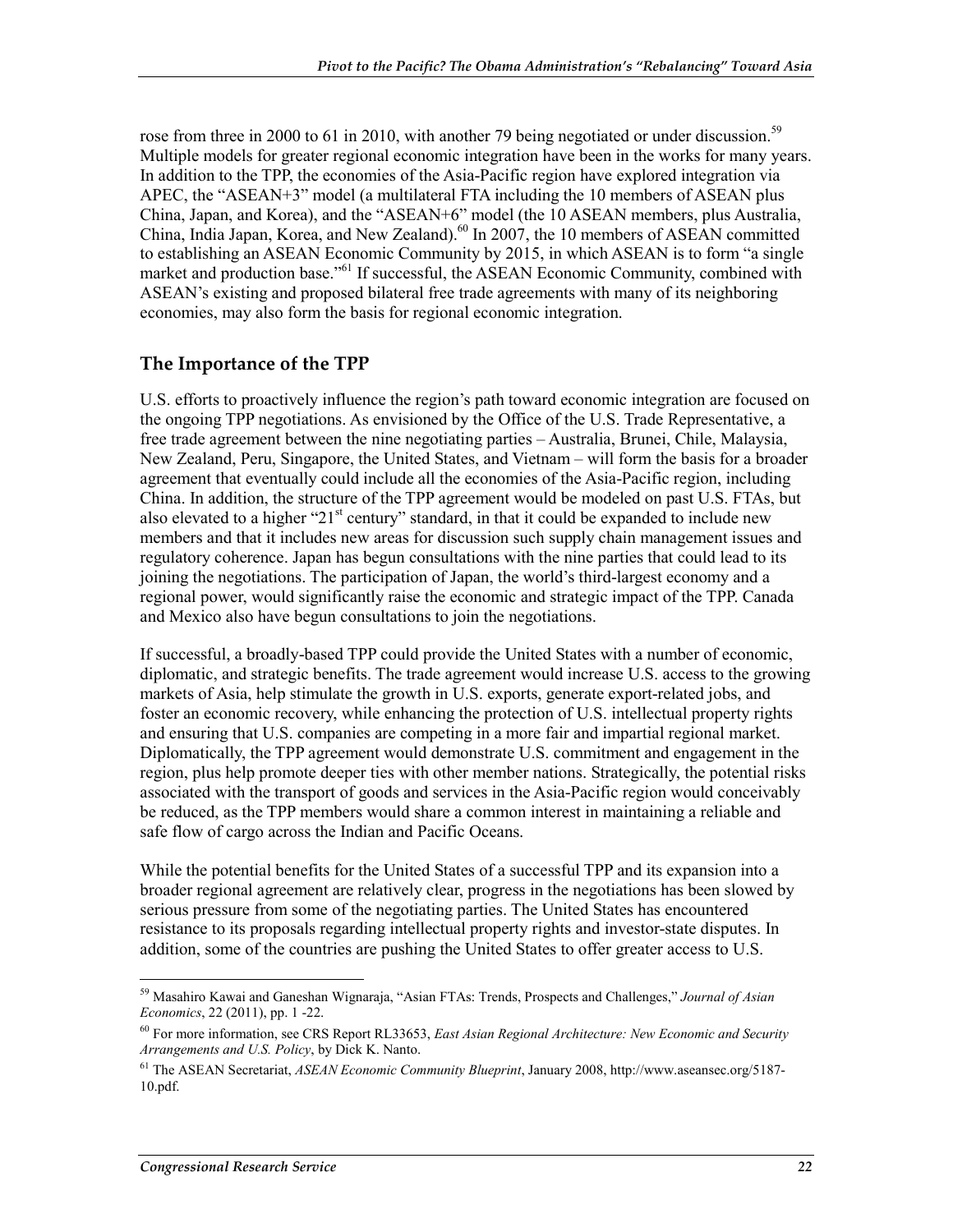markets—particularly agricultural markets, such as dairy products and sugar. It remains to be seen if the negotiations can produce an agreement that is acceptable to the other nations while remaining politically viable to Congress. The TPP's prospect may also be harmed by the lack of trade promotion authority, complicating the U.S. Trade Representative's task in forging an agreement that will eventually win congressional approval. $62$ 

If the TPP talks fail, it is uncertain how the Obama Administration will pursue U.S. economic interests in the region. To date, the United States has shown little interest participating in any of the alternative regional integration fora, such as the ASEAN+3 or ASEAN+6. The resumption of previous bilateral talks with Malaysia and Thailand, as well as new potential partners, such as Japan, are an option, but are unlikely to influence regional integration to the same extent as would the successful formation of the ASEAN Economic Community or the conclusion of an ASEAN+6 free trade agreement.

It is also unclear what impact the TPP will have on U.S. interest and participation in APEC. It appears that the Administration regards the former as the lead entity, with the latter a forum for exploring topics that traditionally have not been part of trade agreements. Among other items, such a prioritization could have implications for the regional standing of Taiwan because APEC is one of the few regional groupings to which Taipei is a full member.

#### **The Role of China**

Another critical economic trend in the region is the emergence of China as a hub for multicountry manufacturing.<sup>63</sup> Improved and more efficient telecommunications and transportation infrastructure, trade and investment liberalization, and greater competition have significantly shifted the final assembly of many categories of consumer goods to China, with components and parts supplied by several other Asian economies. This has supported China's recent rapid economic growth and arguably contributed to China's perceived increased assertiveness in multilateral economic fora, including various international financial institutions.

China appears concerned about what it sees as U.S. efforts to dictate the terms of regional economic integration. The Chinese government has been one of the strongest proponents of the ASEAN+3 and ASEAN+6 model, and more recently has pursued trilateral talks with Japan and South Korea to form the basis of a possible broader pan-Asian trade agreement. In addition, China's leaders have been promoting the use of its currency, the renminbi, as an international currency for transactional purposes. While the renminbi does not currently pose a threat to the U.S. dollar as the primary global currency, the growing acceptance of the renminbi in Asia may signal China's potential to serve as the hub for an Asian economic community and regional interest in fostering such ties.

<sup>62</sup> CRS Report RL33743, *Trade Promotion Authority (TPA) and the Role of Congress in Trade Policy*, by J. F. Hornbeck and William H. Cooper

<sup>63</sup> For more information, see CRS Report R40167, *Globalized Supply Chains and U.S. Policy*, by Dick K. Nanto.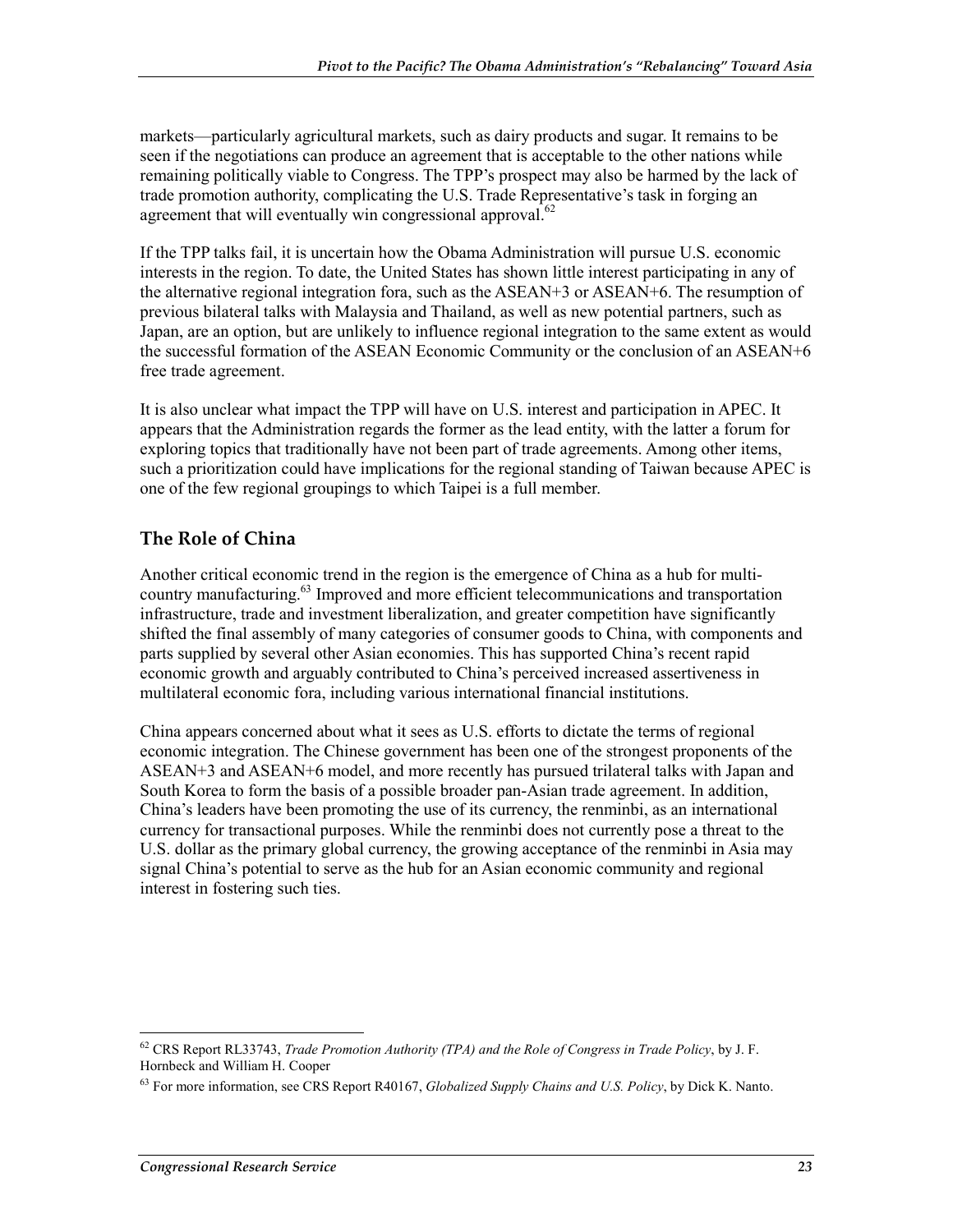## **Implications for Congress**

The Administration's "rebalancing" toward Asia and the Pacific comes in the midst of profound changes in global economic, political, and security relationships. The breadth of issues is as great as at any time in recent history, encompassing security relations, economics and trade, the U.S.' ability to compete and create jobs in the face of ever-stiffer global competition, global financial stability, and even fundamental questions about political and economic models, given the rise of China and other emerging economies.

In the context of such global challenges, a revitalized focus on Asia potentially reflects the Administration's willingness to make far-reaching strategic choices, involving judgments that explicitly downgrade concerns about some challenges to U.S. security, while elevating others. Whether the Administration has set the right priorities, whether its perceptions of global trends are sufficiently hedged, and whether the risks it is willing to countenance are appropriate, all are critical matters for Members of Congress to consider.

**Budgetary Questions:** One pervasive aspect of the "pivot" is the changes it implies for U.S. budget priorities, particularly in the regional distribution of those priorities. In its upcoming appropriations bills for FY2013, Congress will explicitly or implicitly address the fiscal implications of the Pacific Pivot.

Funding for troop deployments in Australia, and possibly for other military partnerships in Singapore, the Philippines, and elsewhere, needs congressional approval. Congress will also face decisions on funding for the Administration's plan for relocating the Marine air base on Okinawa to a different part of the island and for shifting several thousand Marines from Okinawa to the U.S. territory of Guam. Similarly, the Air-Sea Battle (ASB) concept being developed by the Defense Department will have budgetary implications that Congress may wish to consider. Congress may also debate new naval capabilities, such as more advanced cruise missiles on attack submarines, as well as the dispersal and hardening of forward-based forces, more longrange strike capacity, and enhancing both offensive and defensive measures for cyberwar and in space. On the broadest level, Congress will face questions about whether current plans for defense spending will leave the United States able to meet the regional commitments implied in the "pivot," along with commitments elsewhere in the world, including the Middle East.

While the budgetary implications are greatest in the defense budget, they extend across myriad aspects of U.S. policy towards the Asia-Pacific region. If the "pivot" involves a concerted effort to increase U.S. engagement across the region and to tie together diplomatic, security and economic policy, it will also affect budgets for non-military programs in the Asia-Pacific, including international assistance, energy cooperation, economic development and other foreign assistance programs, many of which are funded through the foreign operations appropriations process. Congress will have the opportunity to consider whether such programs should receive the same prioritization that the defense budget has been given, and whether the U.S. has sufficient resources to fund them.

**Potential Legislative Issues:** There are numerous areas in which the policies the Administration has announced may lead to a need for legislative action. For example, if the TPP talks are successful, Congress will be asked to pass reconciling legislation to bring current U.S. trade policy in line with the provisions of the new trade agreement. The Obama Administration may decide to approach Congress for Trade Promotion Authority prior to the conclusion of the TPP negotiations. As the terms of the agreement—and the outstanding issues—become more apparent,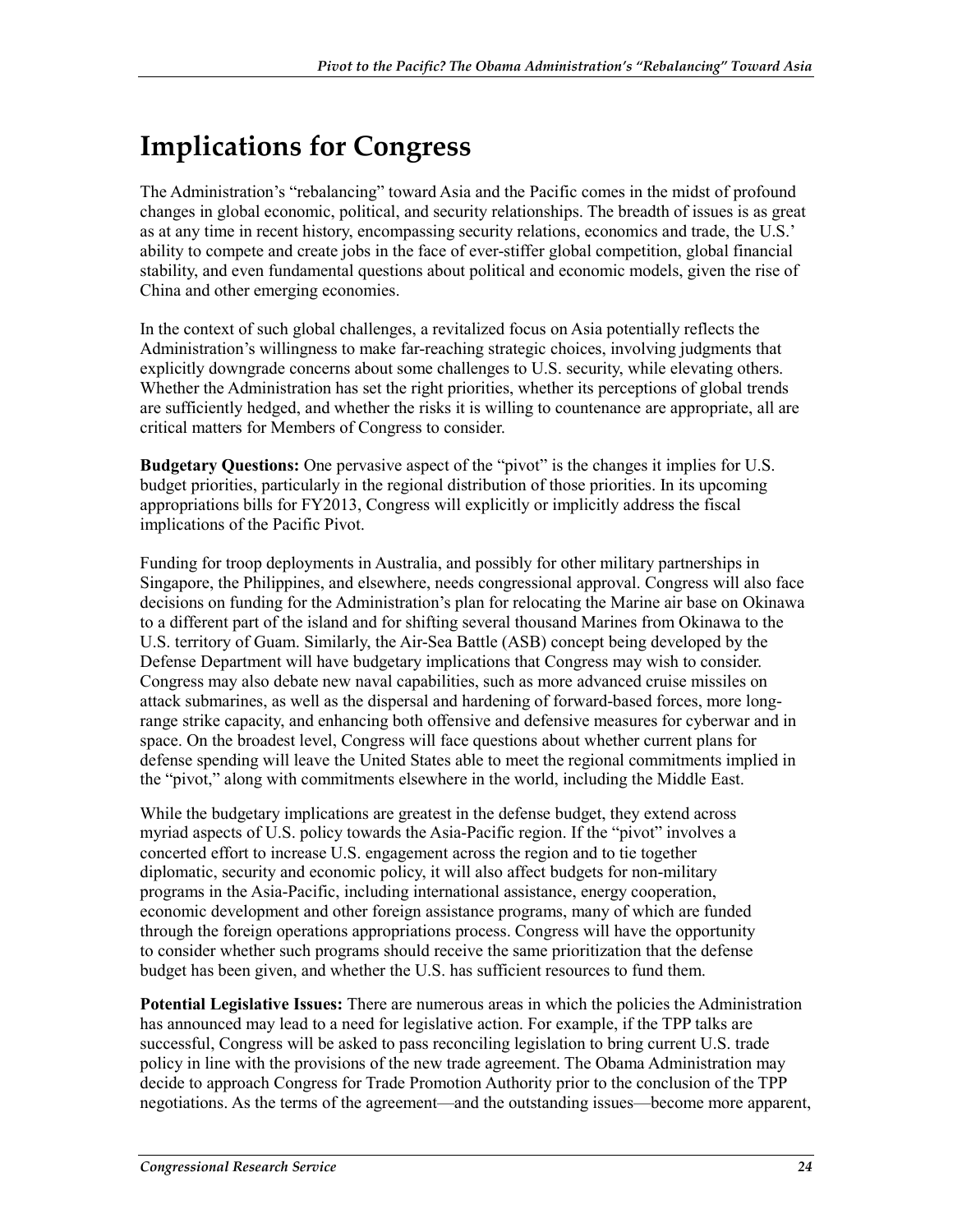Congress may decide to exercise its oversight authority to ascertain more about the dynamics of the negotiations and investigate the preferences and concerns of the interested parties in the United States. If the TPP negotiations falter, Congress may be approached for its support for some other regional trade initiative.

Among other legislative options, Congress could choose to consider ratification of the United Nations Convention on the Law of the Sea (UNCLOS), which would affect the strategic dynamics of U.S. policy towards maritime disputes and freedom of passage in the South and East China Seas. If Congress deems that the government of Burma has moved sufficiently on political reforms, it could also choose to lift or waive certain sanctions against that country.

**Strategic Questions:** Broadly, Congress will have a role through its oversight function to ask whether the Administration, through the "pivot," is pursuing goals that are productive, realistic and reachable. Through force posture hearings in its Armed Services Committees, Congress will assess whether the U.S. has sufficient resources to meet its military goals in the Asia-Pacific, and whether these decisions will limit the U.S.'s ability to meet its strategic aims elsewhere.

Indeed, Congressional action across a wide range of issues will affect the ways the region reacts to the policies that make up the "pivot." On China in particular, congressional action will influence the tone of the bilateral relationship in ways that will affect strategic dynamics across the region. Many Members of Congress seek greater access for U.S. goods and services in the Chinese market, more flexibility in Chinese exchange-rate management, improvements in human rights and in the protection of intellectual property, and more cooperation from Beijing in applying international pressure on Iran, North Korea, Syria, Sudan and other countries. Actions that Congress takes to pursue these goals will likely affect the ways China views U.S. policy, and thus its response to the "pivot."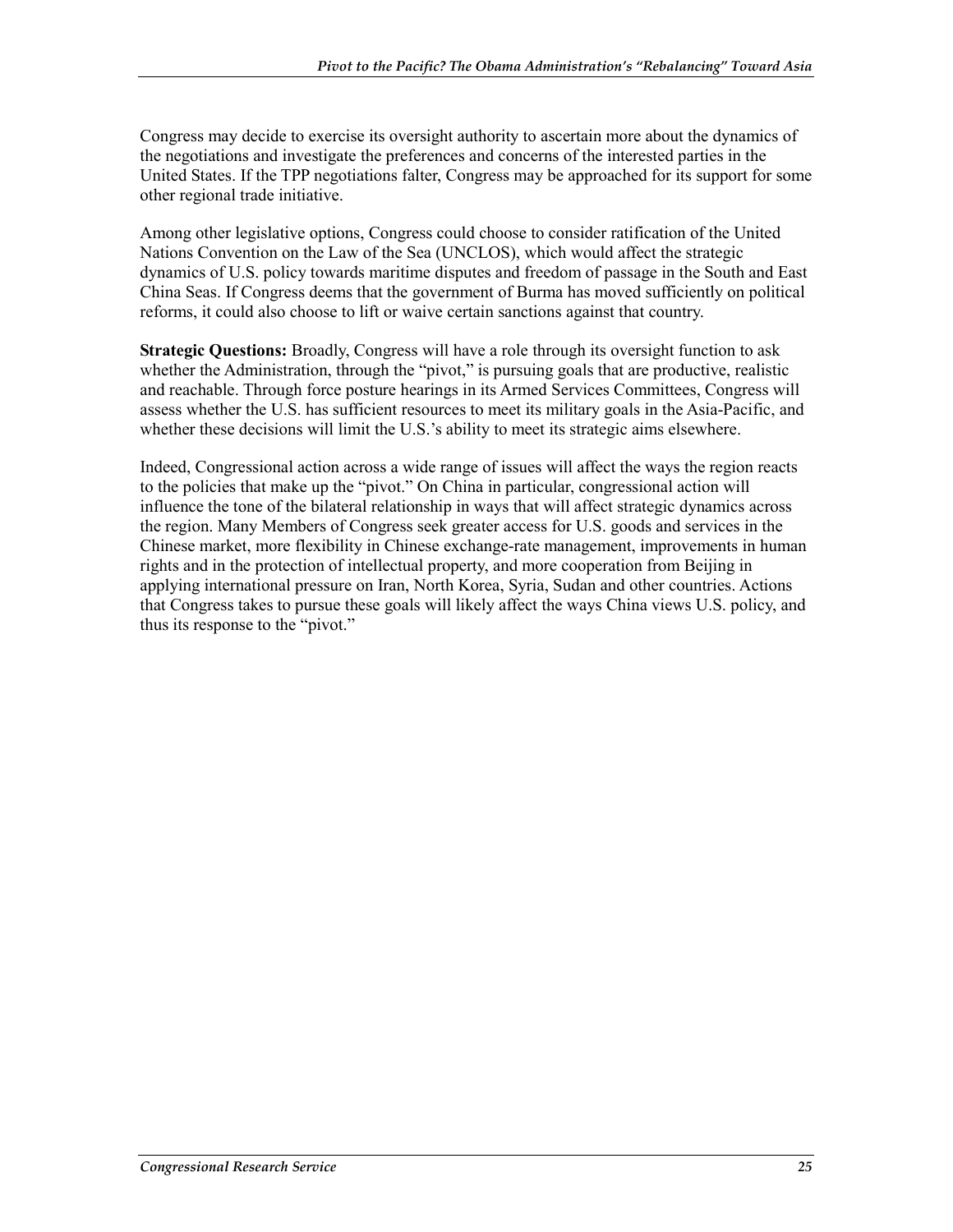## **Appendix A. The Economic Rise of Asia**

Some historical and current economic trends support making the Asia-Pacific region a higher priority in U.S. foreign policy. The International Monetary Fund's (IMF) most recent regional economic forecasts project over 6.75% real growth in 2012 for the Asia-Pacific region as a whole, higher than any other region.<sup>64</sup> Over the last 30 years, Asia has become increasingly important for international merchandise trade, both as a destination for exports and a source of imports (see **Table A-1**). Asia's share of global exports and imports nearly doubled between 1980 and 2010.

|                                              | <b>Exports</b> |       | <b>Imports</b> |       |  |
|----------------------------------------------|----------------|-------|----------------|-------|--|
|                                              | 1980           | 2010  | 1980           | 2010  |  |
| Africa                                       | 6.0%           | 3.3%  | 4.7%           | 3.0%  |  |
| Asia including China                         | 15.9%          | 33.3% | 16.9%          | 31.4% |  |
| Asia minus China                             | 15.0%          | 22.9% | 16.0%          | 22.3% |  |
| Central & South America                      | 4.5%           | 3.8%  | 4.9%           | 3.7%  |  |
| Commonwealth of Independent<br><b>States</b> | 3.8%           | 3.9%  | 3.3%           | 2.7%  |  |
| Europe                                       | 44.1%          | 37.0% | 48.8%          | 37.4% |  |
| Middle East                                  | 10.4%          | 5.9%  | 4.9%           | 3.6%  |  |
| North America                                | 15.3%          | 12.9% | 16.5%          | 17.4% |  |

#### **Table A-1. Regional Shares of Global Merchandise Trade**

**Source: World Trade Organization.** 

**Note:** "Asia" is defined as East Asia, South Asia, Southeast Asia, and Oceania (including Australia and New Zealand), but excludes Central Asia.

The rise of Asia as a leading center for world trade has made the trade routes across the Indian and Pacific Oceans critical to the health of the global economy (see **Figure A-1**). Although the cross-Atlantic corridor remains the world leader, Asia-Pacific trade corridors (including flows through the Strait of Malacca) have risen in importance.

 $^{64}$  IMF regional forecast information is available online at http://www.imf.org/external/pubs/ft/reo/reorepts.aspx? ddlYear=2011&ddlRegions=-1.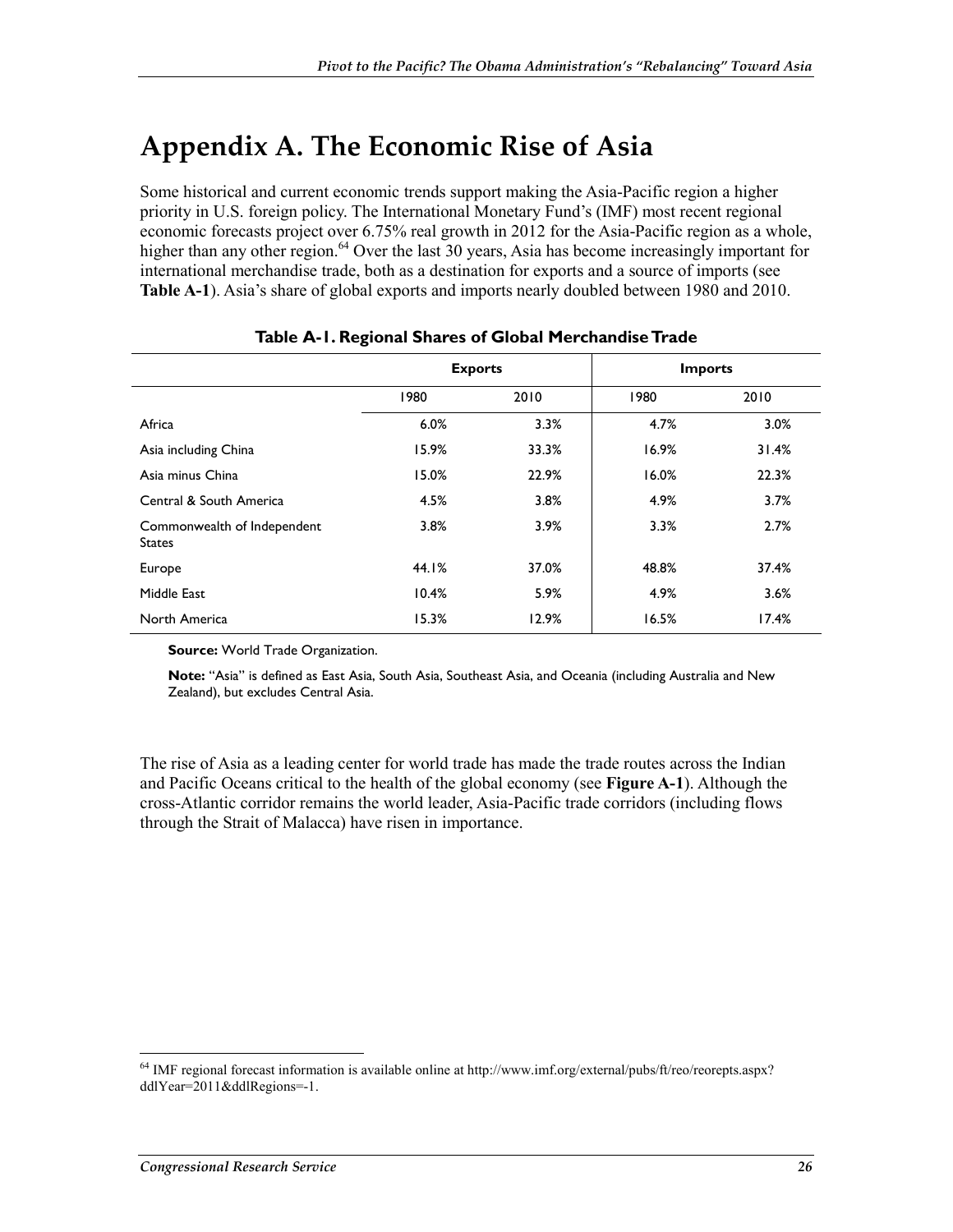

**Figure A-1. Major Corridors for International Trade** 

**Source:** Justin Dillon Baatjes, Seol Han Byul, Sam Wood, Transitioning Skysraper, at http://transportcity.files.wordpress.com/2011/11/world\_trade\_map.jpg.

Asian nations are major holders of outstanding U.S. federal debt.<sup>65</sup> As of December 2011, China, Hong Kong, Japan, and Taiwan were among the top 10 foreign holders of federal debt, with combined holdings of \$2.5 trillion, or  $28.6\%$  of total outstanding federal debt.<sup>66</sup>

Asia is widely viewed as playing a vital role in the prospects for a U.S. economic recovery. Not only is Asia a major component of the President's National Export Initiative, but Asia may also become an increasingly important source for foreign direct investment (FDI) in the United States, as well as a continued destination for U.S. FDI. At the same time, major Asia companies from China, Hong Kong, Japan, South Korea, and Singapore may constitute some of the leading competitors for U.S. companies venturing further into the global market.

<sup>1</sup> 65 For more information, see CRS Report RS22331, *Foreign Holdings of Federal Debt*, by Justin Murray and Marc Labonte.

<sup>66</sup> U.S. Treasury Department, "Major Foreign Holders Of Treasury Securities," at http://www.treasury.gov/resourcecenter/data-chart-center/tic/Documents/mfh.txt. Data for total outstanding federal debt ("privately-held federal debt") can be found in Table OFS-2: Estimated Ownership of U.S. Treasury Securities from the March 2011Treasury Bulletin. See link for "Ownership of Federal Securities" tables at http://www.fms.treas.gov/bulletin/index.html.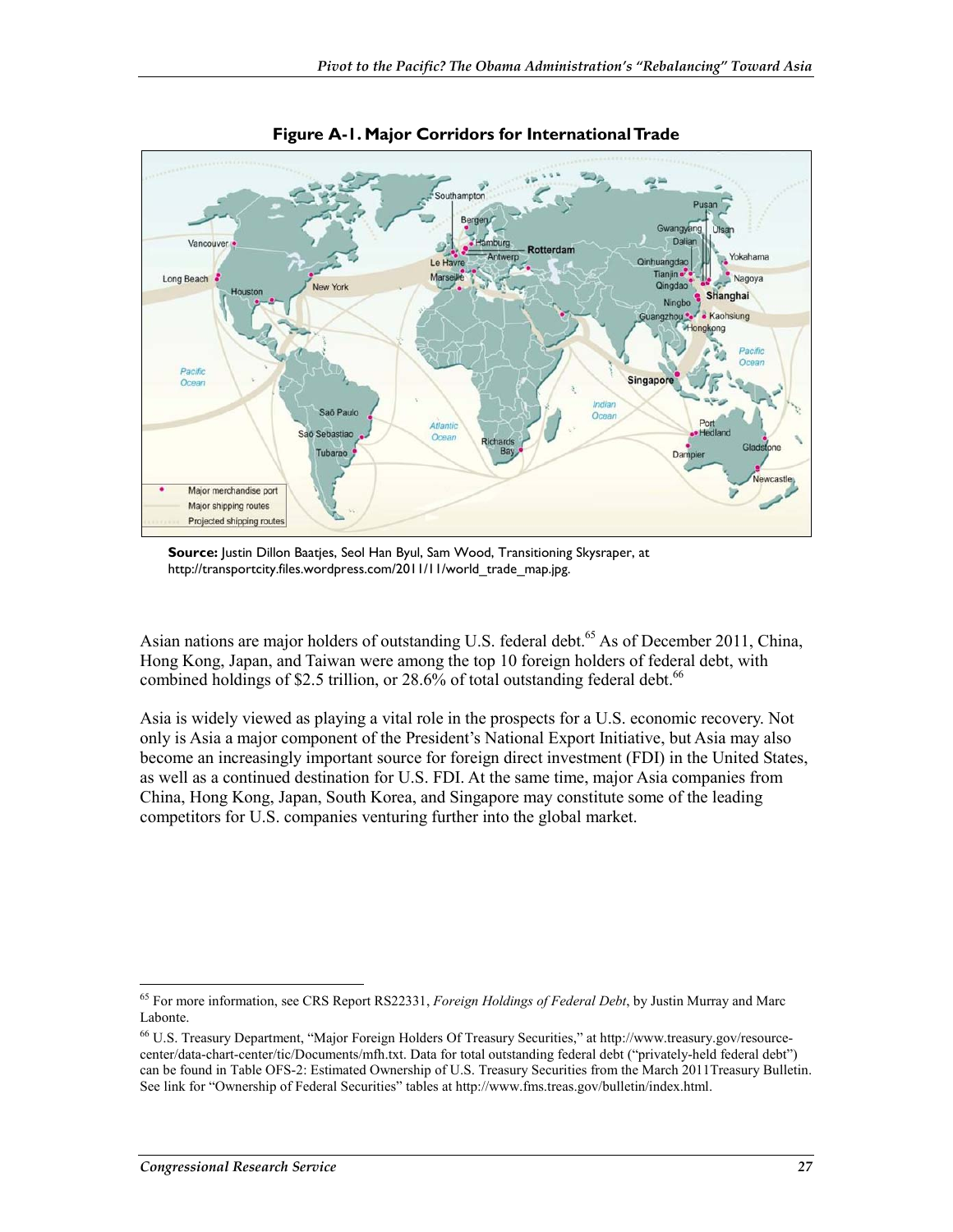## **Appendix B. Selected Documents and Speeches67**

Hillary Clinton, "America's Pacific Century," *Foreign Policy*, November 2011, at http://www.foreignpolicy.com/articles/2011/10/11/americas\_pacific\_century.

Tom Donilon, "America is Back in the Pacific and will Uphold the Rules," *Financial Times*, November 27, 2011, at http://www.ft.com/cms/s/0/4f3febac-1761-11e1-b00e-00144feabdc0.html#axzz1lvbgzfyEc.

President Barack Obama, "Remarks By President Obama to the Australian Parliament," November 17, 2011, at http://www.whitehouse.gov/the-press-office/2011/11/17/remarkspresident-obama-australian-parliament.

President Barack Obama and Prime Minister Gillard of Australia, "Remarks by President Obama and Prime Minister Gillard of Australia in Joint Press Conference," November 16, 2011, at http://www.whitehouse.gov/the-press-office/2011/11/16/remarks-president-obama-and-primeminister-gillard-australia-joint-press.

U.S. Department of Defense, *Sustaining U.S. Global Leadership: Priorities for 21st Century Defense*, January 2012, at http://www.defense.gov/news/Defense\_Strategic\_Guidance.pdf.

• Two useful briefings about the new DOD "Strategic Guidance" are: "Defense Strategic Guidance Briefing from the Pentagon," January 5, 2012, at http://www.defense.gov/transcripts/transcript.aspx?transcriptid=4953; and "Defense Strategic Guidance Media Roundtable at the Pentagon," January 5, 2012, at http://www.defense.gov/transcripts/transcript.aspx?transcriptid=4954.

U.S. Department of Defense, *Annual Report to Congress [on] Military and Security Developments Involving the People's Republic of China 2011*, Washington, 2011, at http://www.defense.gov/pubs/pdfs/2011\_cmpr\_final.pdf.

U.S. Department of Defense, "Background Briefing on Air-Sea Battle by Defense Officials from the Pentagon," November 9, 2011, at http://www.defense.gov/transcripts/transcript.aspx? transcriptid=4923.

<sup>&</sup>lt;u>.</u> <sup>67</sup> Compiled by CRS Information Research Specialist Hannah Fischer.